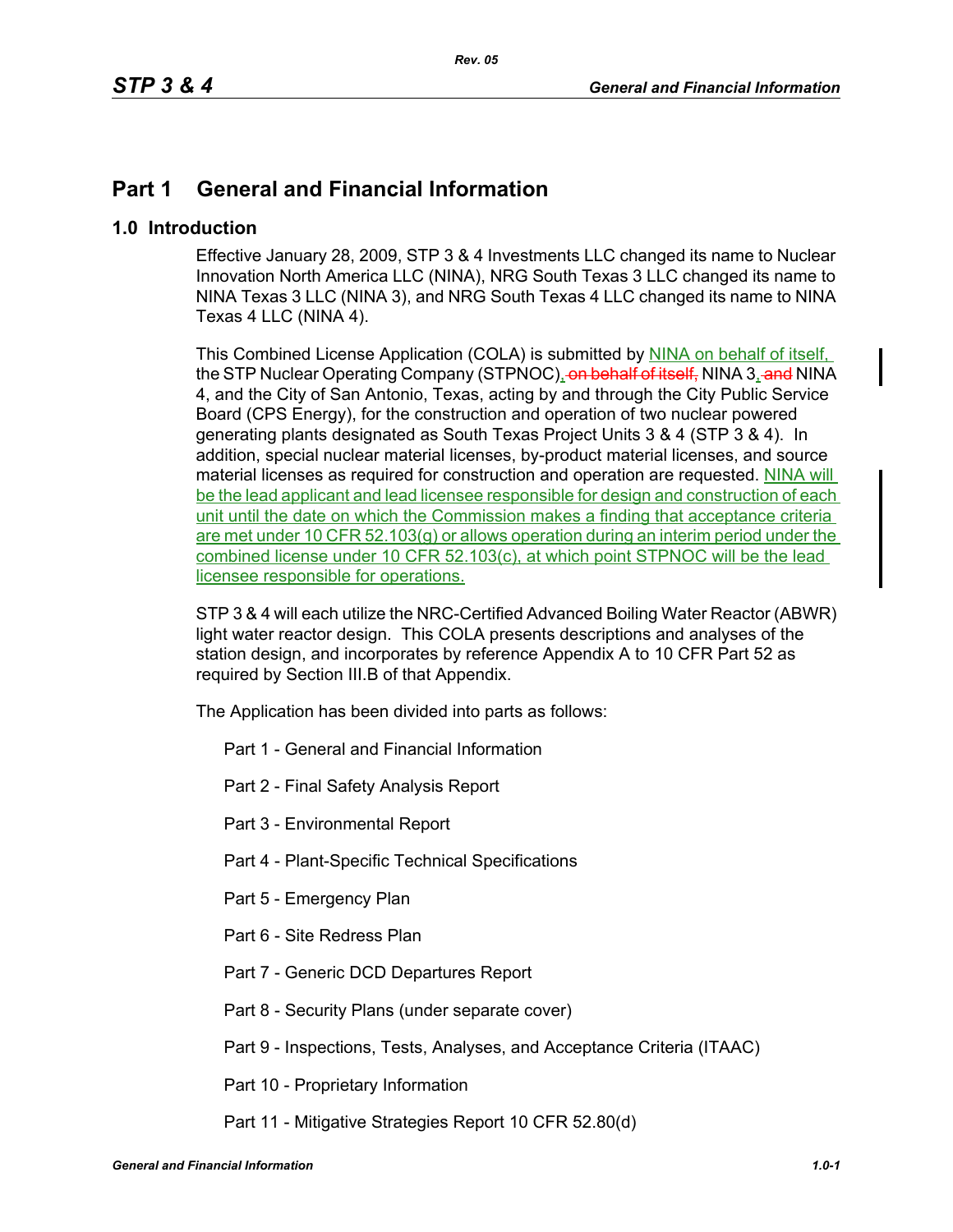Two complete COLAs were submitted. One included proprietary and security sensitive information that is subject to a request for withholding from public dissemination. The other has such information redacted and is available for public dissemination.

Subsequent COLA revisions will submit only the COLA Parts impacted by the current revision. The unaffected COLA Parts will remain valid at their last submittal revision level.

Proprietary information shall be marked in the COLA file as follows:

The beginning of the proprietary information shall be marked with the designation '[s#]' and the designation '[e#]' at the end of the proprietary information. The "#" shall be a number between 1 and 7, denoting the reason the information is being requested to be withheld from public disclosure as proprietary. The number designation is in accordance with NRC Regulatory Issue Summary 2004-11: "Supporting Information Associated with Requests for Withholding Proprietary Information."

The number designators indicating the reason the information is being requested to be withheld from public disclosure as proprietary, are as follows:

- *(1)* The information is considered Security Sensitive. (Short title: Security Sensitive)
- *(2)* The information reveals the distinguishing aspects of a process (or component, structure, tool, method, etc.) whose use by any of the submitter's competitors, without a license from the submitter, would constitute a competitive economic disadvantage to the submitter. (Short Title: Distinguishing Aspects of a Process)
- *(3)* The information consists of supporting data, including test data, relative to a process (or component, structure, tool, method, etc.), and the application of the data secures a competitive economic advantage, as described more fully in the affidavit. (Short Title: Supporting Data Relative to a Process)
- *(4)* Use by a competitor of the information would reduce the competitor's expenditure of resources, or improve its competitive position, in the design, manufacture, shipment, installation, assurance of quality, or licensing of a similar product. (Short Title: Competitive Advantage)
- *(5)* The information reveals cost or price information, production capacities, budget levels, or commercial strategies of the submitter or customers or suppliers. (Short Title: Financial and Commercial)
- *(6)* The information reveals aspects of privately funded development plans or programs of commercial value to the submitter or owner of the information. (Short Title: Development Plans)
- *(7)* The information consists of patentable ideas. (Short Title: Patentable Ideas)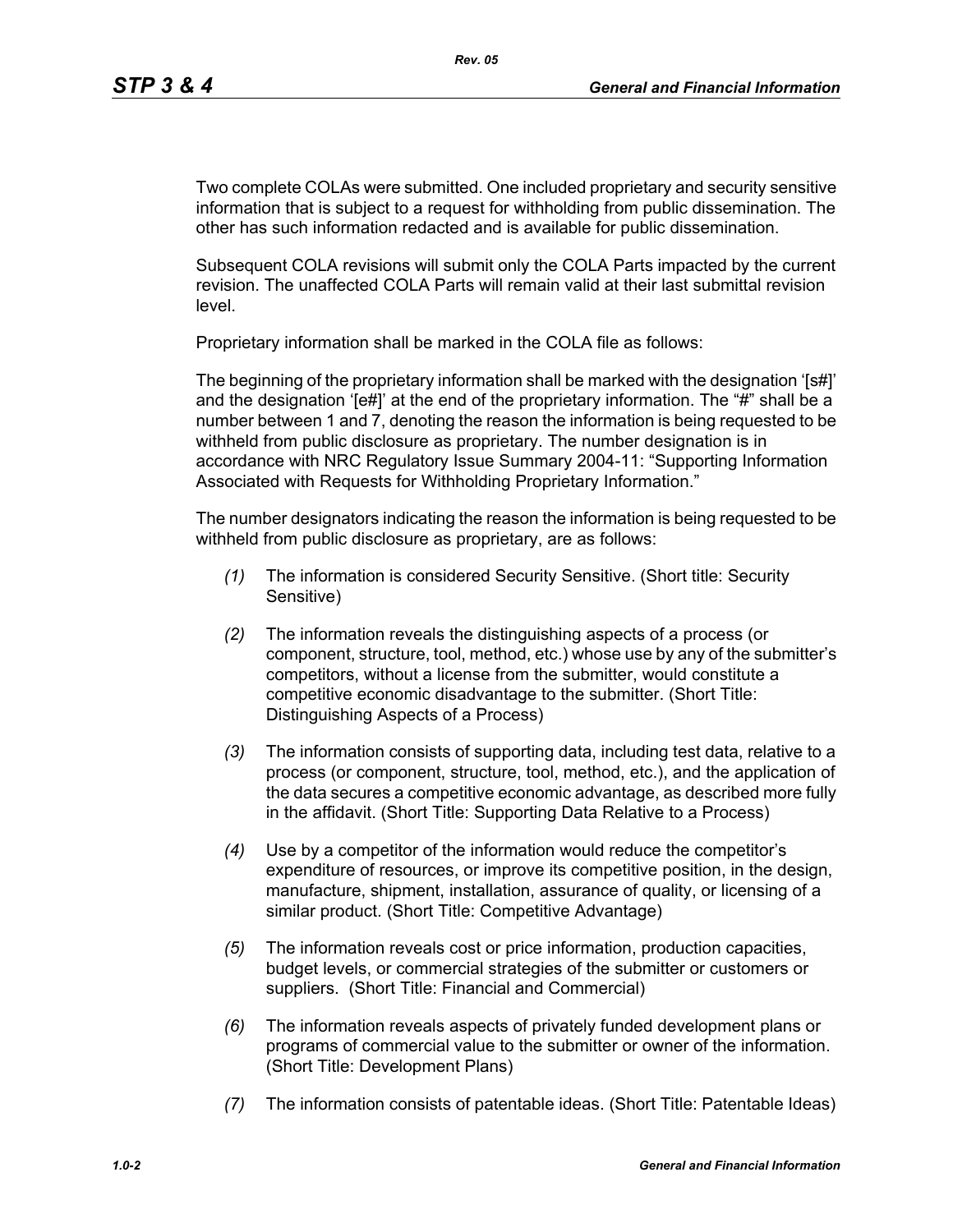The number will serve as notification to the NRC of the reason the information is being requested to be withheld from public disclosure.

# **1.1 License Actions Requested**

The purpose of this COLA is to obtain NRC approval to construct and operate two nuclear powered generating plants. The plants will be located at the existing South Texas Project Electric Generating Station in Matagorda County, Texas.

In support of this objective, STPNOC requests the following license actions:

- **License NINA, <del>STPNOC</del>** pursuant to Section 103 of the Atomic Energy Act of 1954, as amended (the Act), and 10 CFR Part 52 to construct, possess, use-and use South Texas Project Unit 3 at the designated location in Matagorda County, Texas. It is requested that the license contain provisions that include the applicable licenses under 10 CFR Parts 30, 40, and 70 to receive, possess, and use at any time such quantities of source, bybroduct and special nuclear material as needed to construct the utilization facility and transition the utilization facility to STPNOC for operation on the date on which the Commission makes a finding that acceptance criteria are met under 10 CFR 52.103(g) or allows operation during an interim period under the combined license under 10 CFR 52.103(c).
- **License STPNOC pursuant to Section 103 of the Act and 10 CFR Part 52 to** possess, use, and operate South Texas Project Unit 3 at the designated location in Matagorda County, Texas, beginning on the date on which the Commission makes a finding that acceptance criteria are met under 10 CFR 52.103(g) or allows operation during an interim period under the combined license under 10 CFR 52.103 (c). It is requested that the term of the license be for a period of 40 years from the date on which the Commission makes a finding that acceptance criteria are met under 10 CFR 52.103(q) or allowsing operation during an interim period under the combined license under 10 CFR 52.103(c), and contain provisions that include the applicable licenses under 10 CFR Parts 30, 40, and 70 to receive, possess, and use at any time such quantities of source, byproduct, and special nuclear material as needed to construct and operate the utilization facility.
- License NINA 3 and CPS Energy pursuant to Section 103 of the Act and 10 CFR Part 52 to possess South Texas Project Unit 3 and own a 92.375% and a 7.625% undivided interest, respectively, therein, at the designated location in Matagorda County, Texas. It is requested that the term of the license be for a period of 40 years from the date on which the Commission makes a finding that acceptance criteria are met under 10 CFR 52.103(g) or allowsing operation during an interim period under the combined license under 10 CFR 52.103(c).
- **License NINASTPNOC** pursuant to Section 103 of the Act and 10 CFR Part 52 to construct, possess, use, and use South Texas Project Unit 4 at the designated location in Matagorda County, Texas. It is requested that the license contain provisons that include the applicable licenses under 10 CFR Parts 30, 40, and 70 to receive, possess, and use at any time such quantities of source, byproduct, and special nuclear material as needed to construct the utilization facility and transition

ı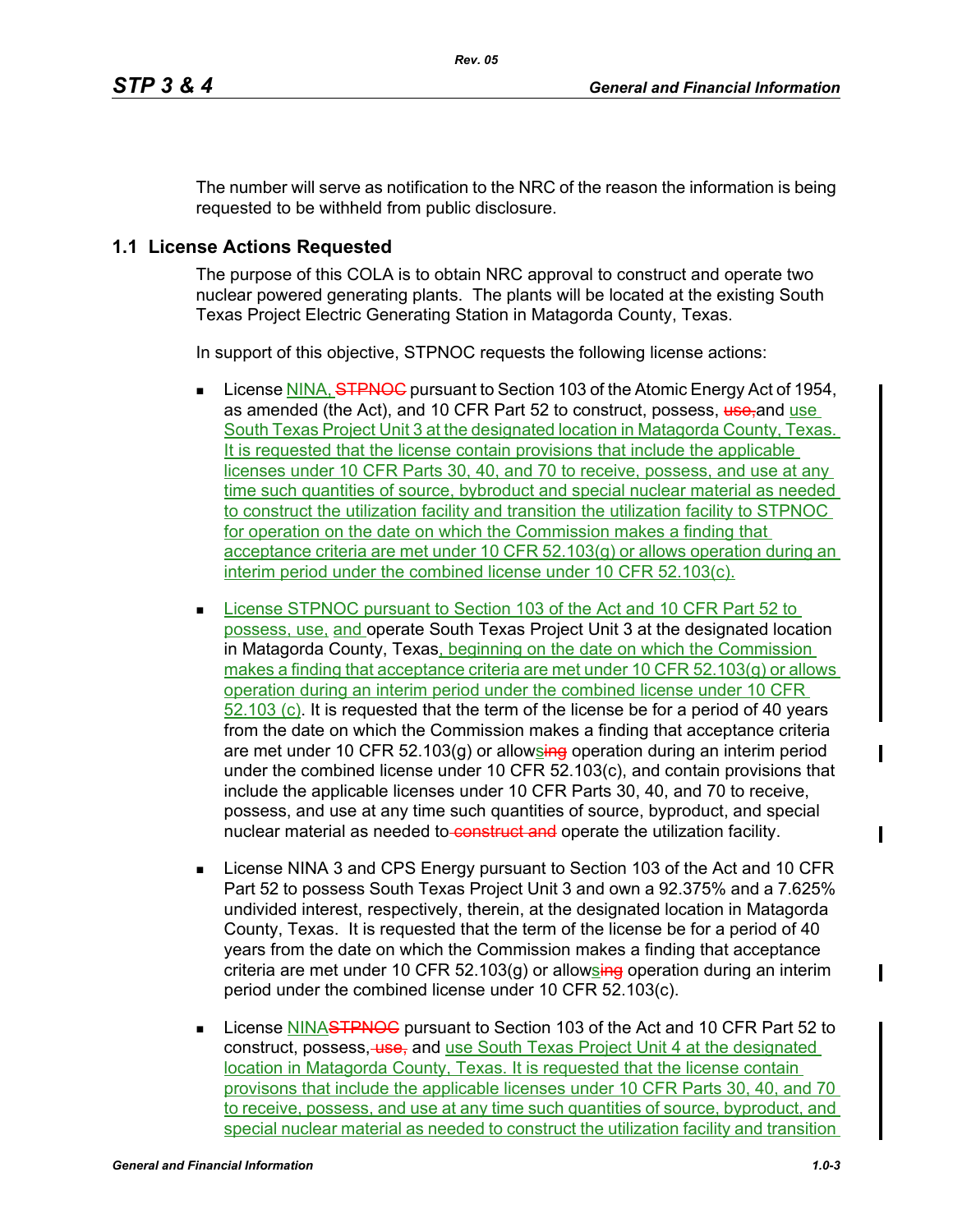the utilization facility to STPNOC for operation on the date on which the Commission makes a finding that acceptance criteria are met under 10 CFR 52.103(g) or allows operation during an interim period under the combined license under 10 CFR 52.103 (c).

- **License STPNOC pursuant to Section 103 of the Act and 10 CFR Part 52 to** possess, use, and operate South Texas Project Unit 4 at the designated location in Matagorda County, Texas, beginning on the date on which the Commission makes a finding that acceptance criteria are met under 10 CFR 52.103(g) or allows operation during an interim period under the combined license under 10 CFR 52.103(c). It is requested that the term of the license be for a period of 40 years from the date on which the Commission makes a finding that acceptance criteria are met under 10 CFR 52.103(g) or allowsing operation during an interim period under the combined license under 10 CFR 52.103(c), and contain provisions that include the applicable licenses under 10 CFR Parts 30, 40, and 70 to receive, possess, and use at any time such quantities of source, byproduct, and special nuclear material as needed to construct and operate the utilization facility.
- **License NINA 4 and the CPS Energy pursuant to Section 103 of the Act and 10** CFR Part 52 to possess South Texas Project Unit 4 and own a 92.375% and a 7.625% undivided interest, respectively, therein, at the designated location in Matagorda County, Texas. It is requested that the term of the license be for a period of 40 years from the date on which the Commission makes a finding that acceptance criteria are met under 10 CFR  $52.103(q)$  or allowsing operation during an interim period under the combined license under 10 CFR 52.103(c).

Pursuant to the license for each facility, NINA will be responsible for meeting all of the requirements of the license, including compliance with the regulations and maintaining all of the programs required by each license (such as quality assurance program, security program, records management, etc.) until responsibility under each license is transitioned to STPNOC on the date on which the Commission makes a finding that acceptance criteria are met under 10 CFR 52.103(g) or allows operation during an interim period under the combined license under 10 CFR 52.103(c). To the extent that STPNOC engages in activities prior to such date in order to prepare for operations, it will do so pursuant to the licenses and NINA's programs, processes and procedures; NINA will be responsible for such activity conducted by STPNOC.

Responsibility under each license, including compliance with the regulations and maintaining all of the programs required by each license, will be completely transitioned to STPNOC on the date for each unit on which the Commission makes a finding that acceptance criteria are met under 10 CFR 52.103(g) or allows operation during an interim period under the combined license under 10 CFR 52.103(c). To the extent that NINA conducts construction activities relating to a facility after responsibility for the license has been transitioned to STPNOC, STPNOC will be the responsible licensee, and NINA will conduct such activities pursuant to STPNOC's programs, processes, and procedures.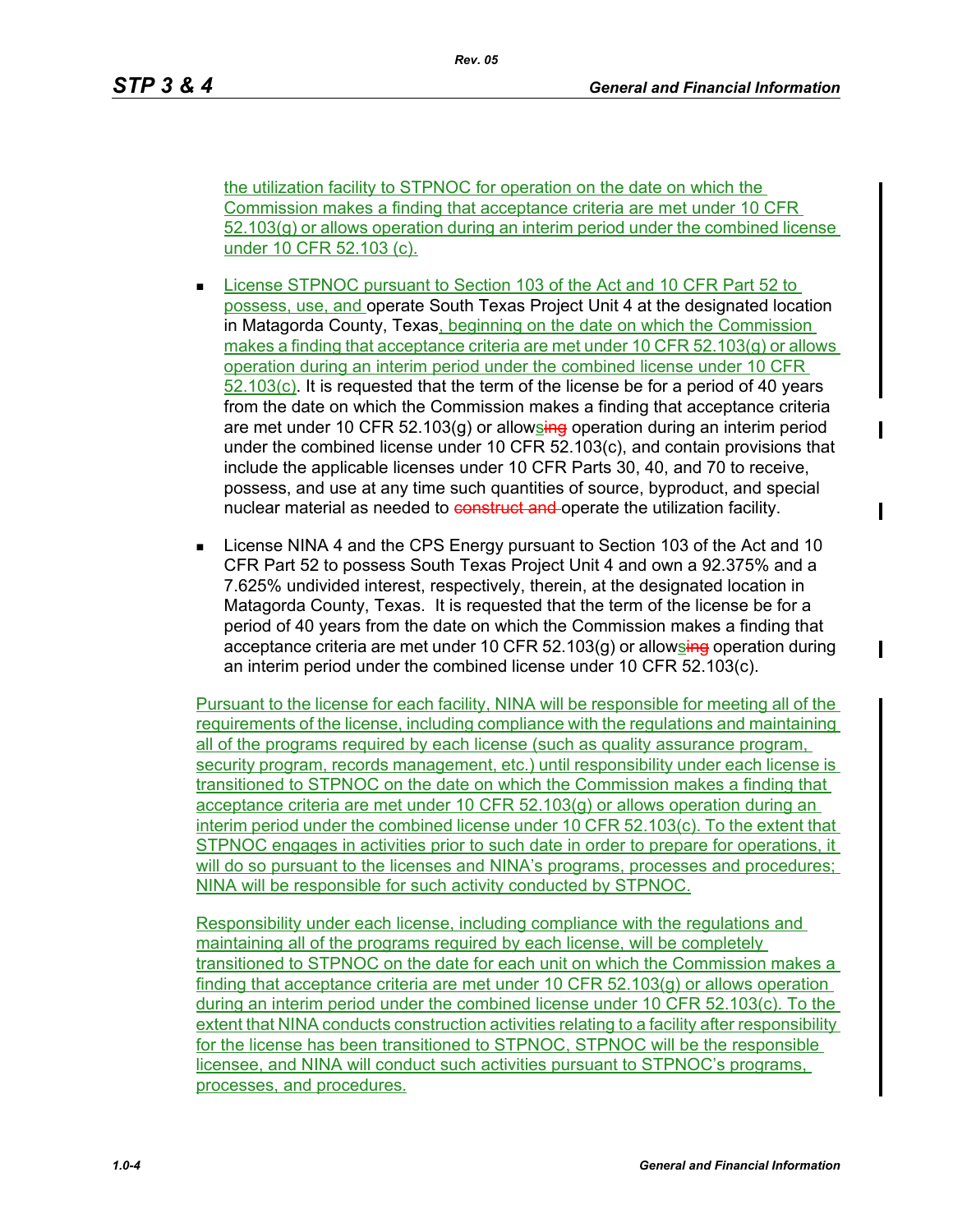Revisions have been made to this COLA in Part 1 and in Chapters 1, 13, and 17 of the Final Safety Analysis Report, in order to properly reflect the division of responsibility under the licenses as between NINA and STPNOC. Otherwise, throughout the COLA and supplemental information submitted regarding the COLA, all other references to STPNOC should be construed to mean the licensee with primary responsibility for each license, i.e., NINA during design and construction and thereafter STPNOC, unless the context requires otherwise. For example, references to historical actions taken by STPNOC (e.g., "STPNOC performed an analysis of . . . ") reflect such actions. Other references may reflect future actions (e.g., "STPNOC will . . . ") to be taken either by NINA during design and construction or thereafter, by STPNOC. Nevertheless, the applicable licensee with primary responsibility assumes full responsibility under the application and licenses for responsibilities associated with all historical references.

# **1.2 General Information**

The applicants for STP 3 & 4 are NINA 3, NINA 4, CPS Energy, and STPNOC and NINA as described in the requested license actions above. Effective as of January 24, 2011, NINA became the applicant with overall responsibility for the COLA, including design and quality activities conducted prior to issuance of the requested licenses. The required general information for the applicants is provided below separated by applicant.

Nuclear Innovation North America LLC

NINA is a newly formed company whose focus is to market and promote ABWR nuclear technology, and to develop and construct ABWR nuclear power generation facilities in the U.S. NINA has assumed responsibility for the design and construction of STP 3 & 4, and it has organized itself for this purpose by transitioning the previously existing STPNOC organization responsible for the development of STP 3 & 4 from STPNOC to NINA. This transition includes the programs, processes and procedures developed by STPNOC for STP 3 & 4.

NINA is a Delaware limited liability company that was formed in February 2008 by NRG Energy, Inc. (NRG Energy). On February 29, 2008, Toshiba Corporation (Toshiba) entered into agreements with NRG Energy to invest up to \$300 million in NINA in return initially for 12% of the membership interests, with NRG Energy owning the remaining 88%. The ownership interests are subject to change based upon ongoing capital contributions by the members. The parties closed on the joint venture transaction on May 1, 2008.

NINA is currently owned approximately 89.5% by NRG Energy and 10.5% by Toshiba America Nuclear Energy Corporation (Toshiba America Nuclear), a Delaware corporation. Toshiba America Nuclear is a wholly owned subsidiary of Toshiba America, Inc., a Delaware corporation, which is a wholly owned subsidiary of Toshiba Corporation, a Japanese corporation (together, with its U.S. subsidiaries, referred to as the Toshiba Companies). The existing ownership structure of these companies is reflected in Figure 1.1-1.

NINA's principal offices are located at: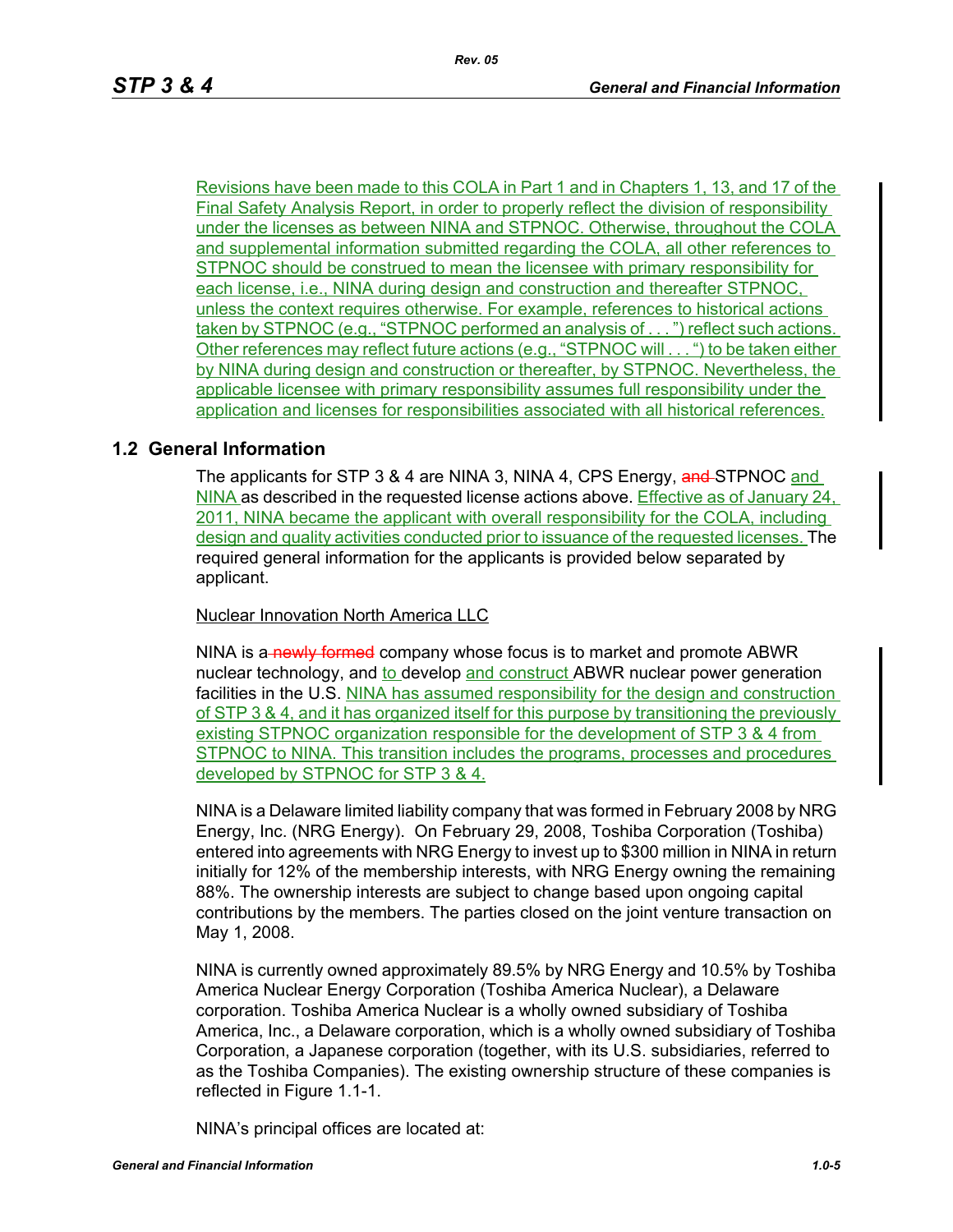521 Fifth Avenue, 30th Floor New York, NY 10175

NINA's STP 3 & 4 organization that is focused on the design and construction of STP 3 & 4 and coordination with STPNOC for the operation of STP 3 & 4 maintains offices at:

> 4000 Avenue F Bay City, Texas 77414

The name, address, and citizenship of each director and principal officer of NINA are provided in Table 1.2-1.

#### NRG Energy, Inc.

NRG Energy is a wholesale power generation company with a significant presence in major competitive power markets in the United States. NRG Energy is engaged in the ownership, development, construction and operation of power generation facilities, the transacting in and trading of fuel and transportation services, and the trading of energy, capacity and related products in the United States and select international markets. As of December 31, 2009, NRG Energy had a total global generation portfolio of 187 active operating fossil fuel and nuclear generation units, at 44 power generation plants, with an aggregate generation capacity of approximately 24,115 MW, and approximately 400 MW under construction which includes partner interests of 200 MW. In addition to its fossil fuel plant ownership, NRG Energy has ownership interests in operating renewable facilities with an aggregate generation capacity of 365 MW, consisting of three wind farms representing an aggregate generation capacity of 345 MW (which includes partner interest of 75 MW) and a solar facility with an aggregate generation capacity of 20 MW. NRG Energy has one of the largest and most diversified power generation portfolios in the United States, with approximately 23,110 MW of fossil fuel and nuclear generation capacity in 179 active generating units at 42 plants and 365 MW renewable generation capacity, which consists of ownership interests in three wind farms and a solar facility.

NRG Energy is incorporated in the State of Delaware and was formed in 1992 as the non utility subsidiary of Northern States Power Company, which was itself merged into New Century Energies, Inc. to form Xcel Energy, Inc., in 2000. NRG Energy is no longer affiliated with Northern States Power or Xcel Energy, Inc. NRG Energy is a wholesale power generation company that is publicly owned and traded on the New York Stock Exchange. It primarily engages in the ownership and operation of power generation facilities, the transacting in and trading of fuel and transportation services, and the marketing and trading of energy, capacity and related products in the United States and internationally. NRG Energy has a diverse portfolio of electric generation facilities in terms of geography, fuel type, and dispatch levels. In the Texas deregulated electricity market, NINA 3 and NINA 4 will sell their portions of the electrical energy produced at STP to the general ERCOT market described below.

NRG Energy's principal offices are located at: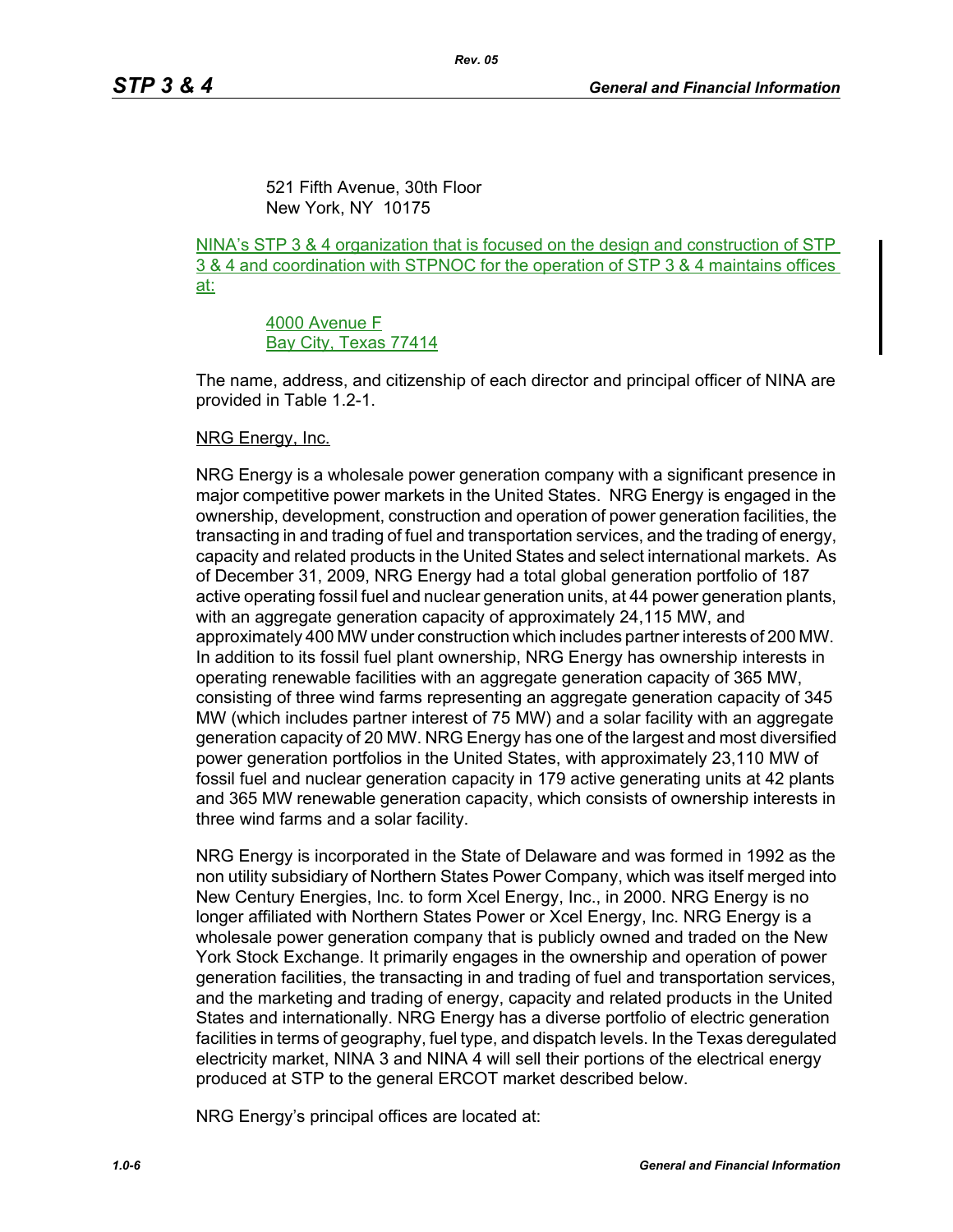211 Carnegie Center Princeton, NJ 08540

The name, address, and citizenship of each director and principal officer of NRG Energy are provided in Table 1.2-2.

#### NINA Texas 3 LLC and NINA Texas 4 LLC

NINA 3 and NINA 4 are limited liability companies organized under the laws of the State of Delaware, and they operate in the state of Texas. They are indirectly majorityowned and controlled by NRG Energy which has a controlling interest in NINA. NINA 3 and NINA 4 are wholly owned subsidiaries of NINA Investments LLC, a limited liability company organized under the laws of the State of Delaware, which in turn is a wholly owned subsidiary of NINA Investments Holdings LLC (NINA Holdings), a limited liability company organized under the laws of the State of Delaware, and a wholly owned subsidiary of NINA. Through its wholly owned subsidiaries, NINA owns 100% of NINA 3 and NINA 4. It is anticipated that there will be additional equity investors in NINA and/or its subsidiaries. If additional foreign or domestic investors agree to participate in the ownership of NINA 3 and NINA 4, any such investors will be subject to a foreign ownership control and domination Negation Action Plan as described in greater detail in Section 1.5 below.

The offices for NINA 3 and NINA 4, their controlling parent companies, and the Toshiba Companies are located at:

> Nuclear Innovation North America LLC NINA Investments Holdings LLC NINA Investments LLC NINA Texas 3 LLC NINA Texas 4 LLC 521 5<sup>th</sup> Avenue, 30<sup>th</sup> Floor New York, New York 10175 and 4000 Avenue F Bay City, Texas 77414

NRG Energy, Inc. 211 Carnegie Center Princeton, New Jersey 08540

Toshiba Corporation 1-1, Shibaura 1-chome, Minato-ku, Tokyo 105-8001, Japan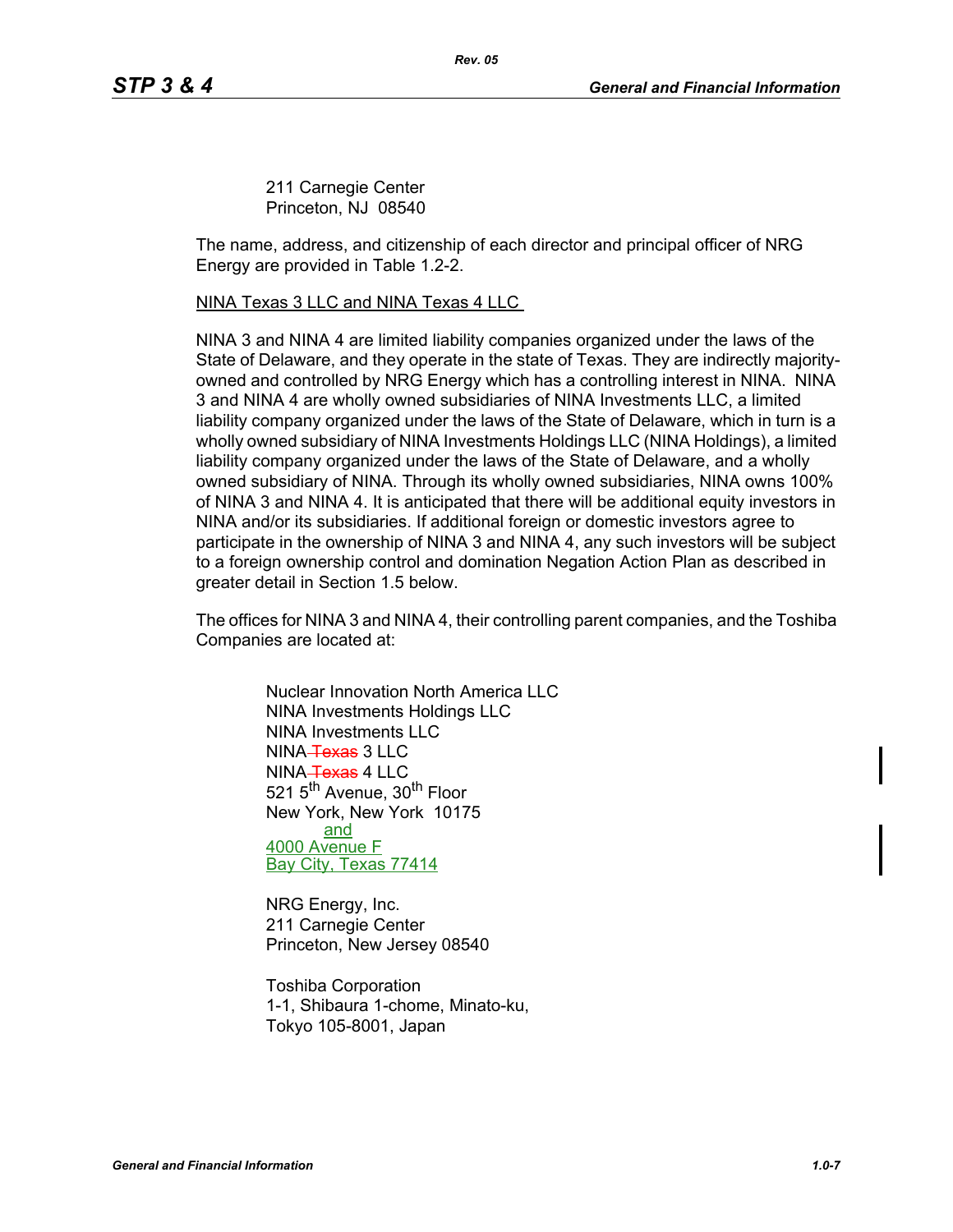Toshiba America Nuclear Energy Corporation 3545 Whitehall Park Drive, Suite 500 Charlotte, NC 28273

*Rev. 05*

Toshiba America, Inc. 1251 Avenue of the Americas, Suite 4110 New York, NY 10020

The name, address, and citizenship of each of the directors and officers of the corporations are provided in Table 1.2-3.

#### City Public Service Board of the City of San Antonio

CPS Energy is a Texas municipal utility and an independent Board of the City of San Antonio. The City of San Antonio, Texas acquired its electric and gas utilities in 1942 from the American Light and Traction Company, which had been ordered by the federal government to sell properties under provisions of the Holding Company Act of 1935. Today, CPS Energy is the nation's largest municipally owned energy company providing both natural gas and electric service, serving more than 700,000 electric customers and approximately 320,000 natural gas customers in and around the seventh largest city in the United States. CPS Energy has earned the highest financial rating of any municipal gas and electric system in the nation.

The offices for CPS Energy are located at:

CPS Energy 145 Navarro San Antonio, Texas 78205

CPS Energy PO Box 1771 San Antonio, Texas 78296

The name, address, and citizenship of each of the trustees and senior executive team members of CPS Energy are provided in Table 1.2-4.

#### STP Nuclear Operating Company

Pursuant to an Operating Agreement between the participants of STP 1 & 2, STPNOC is responsible for the licensing, operation, maintenance, modification, decontamination, and decommissioning of STP 1 & 2, and STPNOC will have the same responsibility for STP 3&4 after responsibility under each license is transitioned to STPNOC on the date on which the Commission makes a finding that acceptance criteria are met under 10 CFR 52.103(g) or allows operation during an interim period under the combined license under 10 CFR 52.103(c). **for the construction of any**additional generating units and support facilities that may be constructed at the South Texas Project Electric Generating Station. The participants are liable for payments that are chargeable to STP 1 & 2 in proportion to each of the participant's respective undivided ownership interest in STP 1 & 2. During commercial operation, the participants in STP 3 & 4 will be liable for payments chargeable to STP 3 & 4 in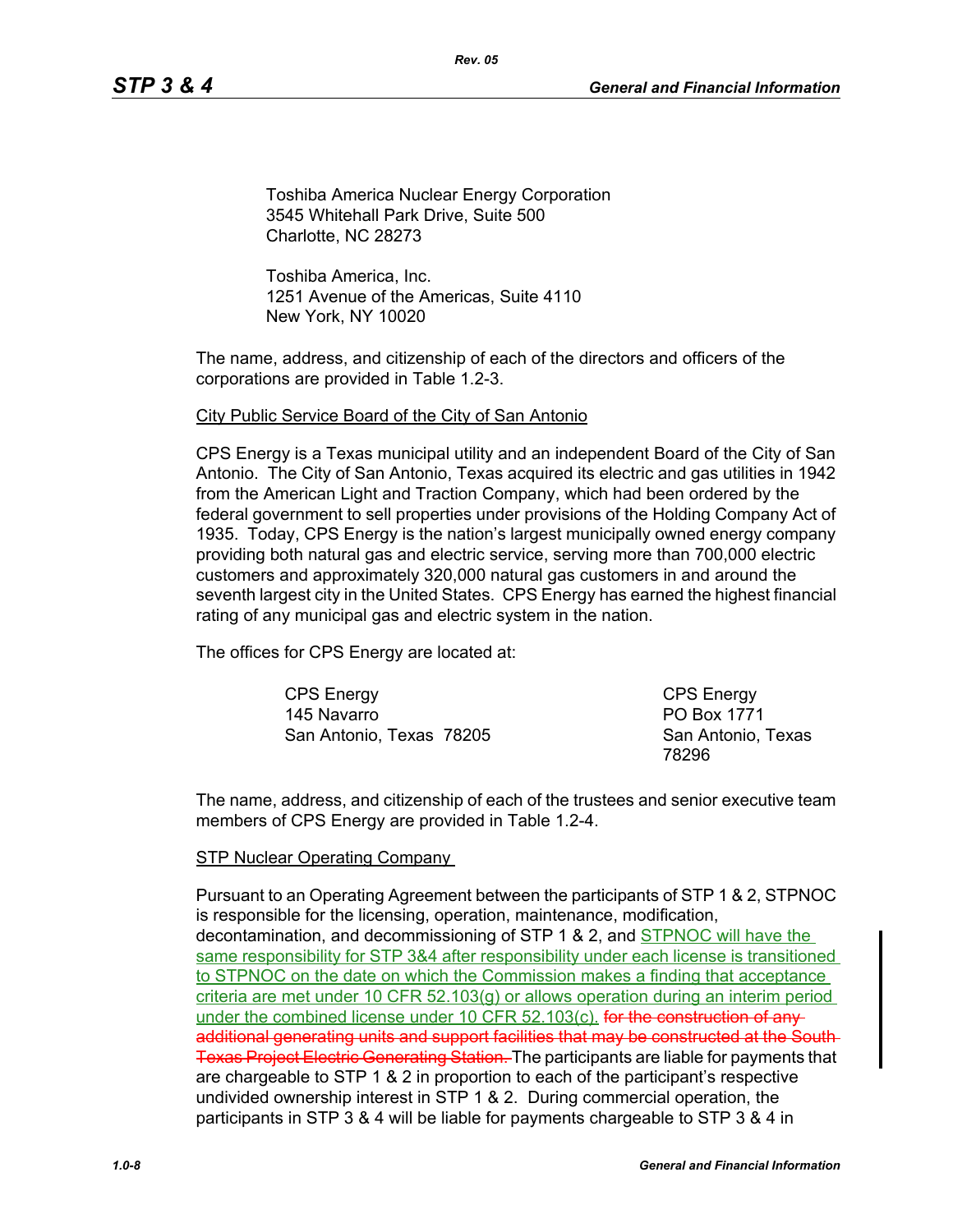ı

proportion to each of the participant's respective undivided ownership interest in STP 3 & 4. Common facilities charges are shared by the STP 1 & 2 and STP 3 & 4 participants. STPNOC will operate STP 3 & 4 pursuant to terms of the existing Operating Agreement<del>, amended terms or another appropriate arrangement.</del> STPNOC is a Texas non-profit corporation.

The offices for STPNOC are located at:

STP Nuclear Operating Company 4000 Avenue F Bay City, Texas 77414

The name, address, and citizenship of each of the directors and officers of STPNOC are provided in Table 1.2-5

#### Regulatory Agencies with Jurisdiction over Rates and Services

Retail Service Rates:

Under the Texas Public Utility Regulatory Act (PURA), significant original jurisdiction over the rates, services, and operations of "electric utilities" is vested in the Public Utility Commission of Texas (PUCT). In this context, "electric utility" means an electric investor-owned utility. Since the electric deregulation aspects of PURA became effective on January 1, 2002, the PUCT's jurisdiction over electric investor-owned utility (IOU) companies primarily encompasses only the transmission and distribution functions.

The PUCT has jurisdiction over the electric market in the Electric Reliability Council of Texas (ERCOT) region. That authority is focused on wholesale and retail market oversight, customer protection rules, utility (delivery) ratemaking and oversight, reliability compliance, and matters related to the transition to the competitive market, such as oversight of nuclear decommissioning trusts of existing nuclear plants in ERCOT. Traditional retail ratemaking for much of the ERCOT region has been replaced with a "customer choice" model where retail rates are established in a competitive market, subject to PUCT customer protection rules. Likewise, the wholesale electric market pricing is set by competitive processes (under the market oversight of the PUCT and a Wholesale Market Monitor selected by the PUCT), both through bilateral power agreements and as part of ERCOT ancillary service auctions. The ERCOT corporate organization serves as the independent system operator responsible for transmission system open access, energy scheduling and accounting, transmission control area management, system planning, and support of the competitive retail market and financial settlement of the wholesale market. Municipal utilities, including CPS Energy, and electric cooperatives have authority to acquire energy and set retail rates under their own authority and may choose to be exempt from the competitive market.

PURA generally excludes municipally-owned utilities (Municipal Utilities), such as CPS Energy, from PUCT jurisdiction, although the PUCT has jurisdiction over electric wholesale transmission rates. Under the PURA, a municipal governing body or the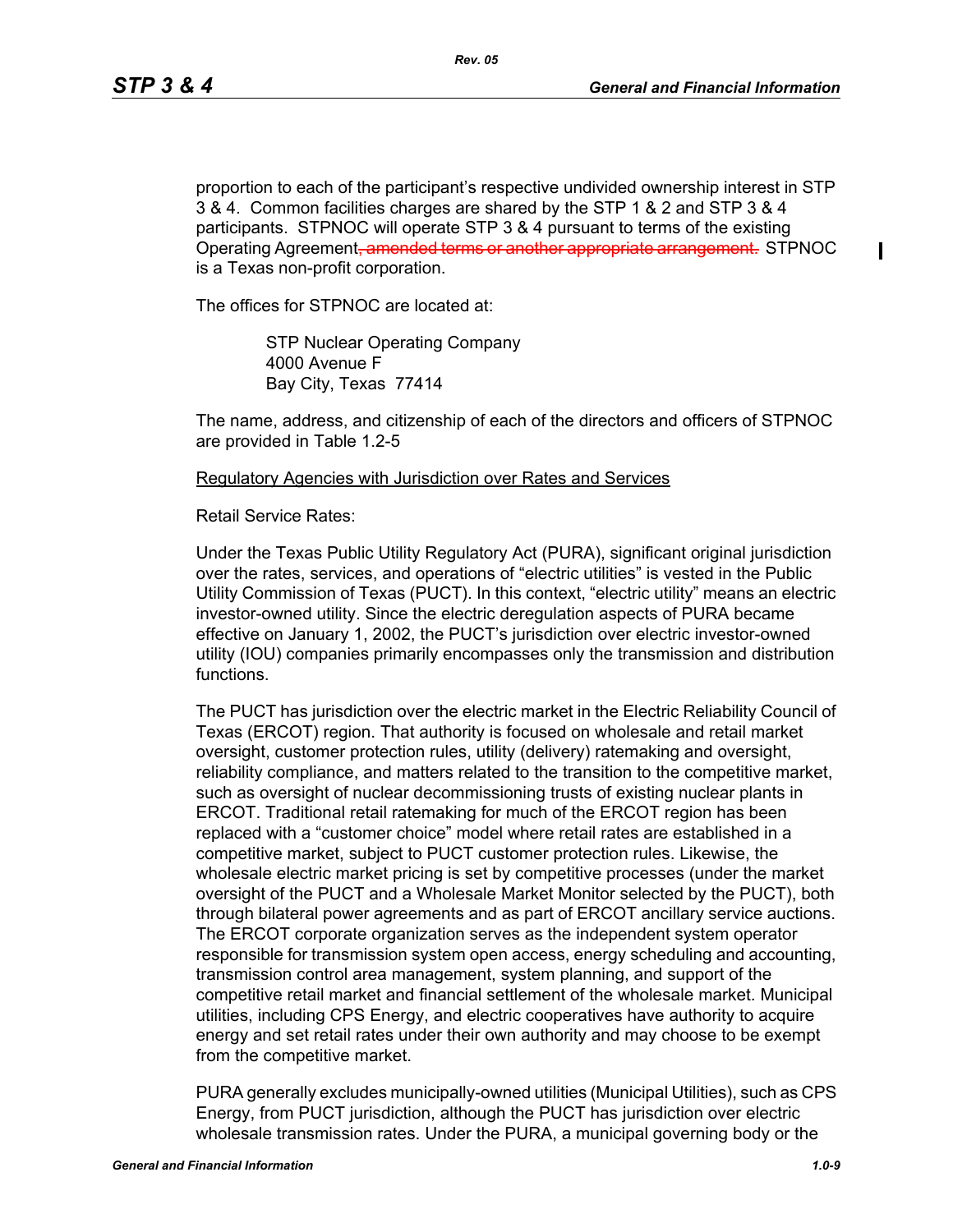body vested with the power to manage and operate a Municipal Utility such as CPS Energy has exclusive jurisdiction to set rates applicable to all services provided by the Municipal Utility with the exception of electric wholesale transmission activities and rates. Unless and until the City Council and Board choose to opt-in to electric retail competition, CPS Energy retail service electric rates are subject to appellate, but not original rate regulatory jurisdiction by the PUCT in areas that CPS Energy serves outside the San Antonio City limits. To date, no such appeal to the PUCT of CPS Energy retail electric rates has ever been filed. CPS Energy is not subject to the annual PUCT gross receipts fee payable by electric utilities.

Transmission Access and Related Rate Regulation:

ERCOT manages the flow of electric power to approximately 20 million Texas customers, representing 85 percent of the state's electric load and 75 percent of the Texas land area. As the independent system operator for the region, ERCOT schedules power on an electric grid that connects 38,000 miles of high-voltage transmission lines and more than 500 generation units. ERCOT also manages financial settlements for the competitive wholesale bulk-power market and administers customer switching for 5.9 million Texans in competitive choice areas. ERCOT is a membership-based nonprofit corporation, governed by a board of directors and subject to oversight by the PUCT and the Texas Legislature. ERCOT's members include retail consumers, investor- and municipal-owned electric utilities, rural electric cooperatives, river authorities, independent generators, power marketers and retail electric providers.

Pursuant to amendments made by the Texas Legislature in 1995 to the PURA (PURA95), Municipal Utilities, including CPS Energy, became subject to the regulatory jurisdiction of the PUCT for transmission of wholesale energy. PURA95 requires the PUCT to establish open access transmission on the interconnected Texas grid for all utilities, co-generators, power marketers, independent power producers and other transmission customers.

The 1999 Texas Legislature amended the PURA95 to expressly authorize rate authority over Municipal Utilities for wholesale transmission and to require that the postage stamp method be used exclusively for pricing wholesale transmission transactions. The PUCT in late 1999 amended its transmission rule to incorporate fully the postage stamp pricing method which sets the price for transmission at the system average for ERCOT. CPS Energy's wholesale open access transmission charges are set out in tariffs filed at the PUCT, and are based on its transmission cost of service approved by the PUCT, representing CPS Energy's input to the calculation of the statewide postage stamp pricing method. The PUCT's rule, consistent with provisions in PURA §35.005(b), also provides that the PUCT may require construction or enlargement of transmission facilities in order to facilitate wholesale transmission service.

The offices for PUCT and ERCOT are located at: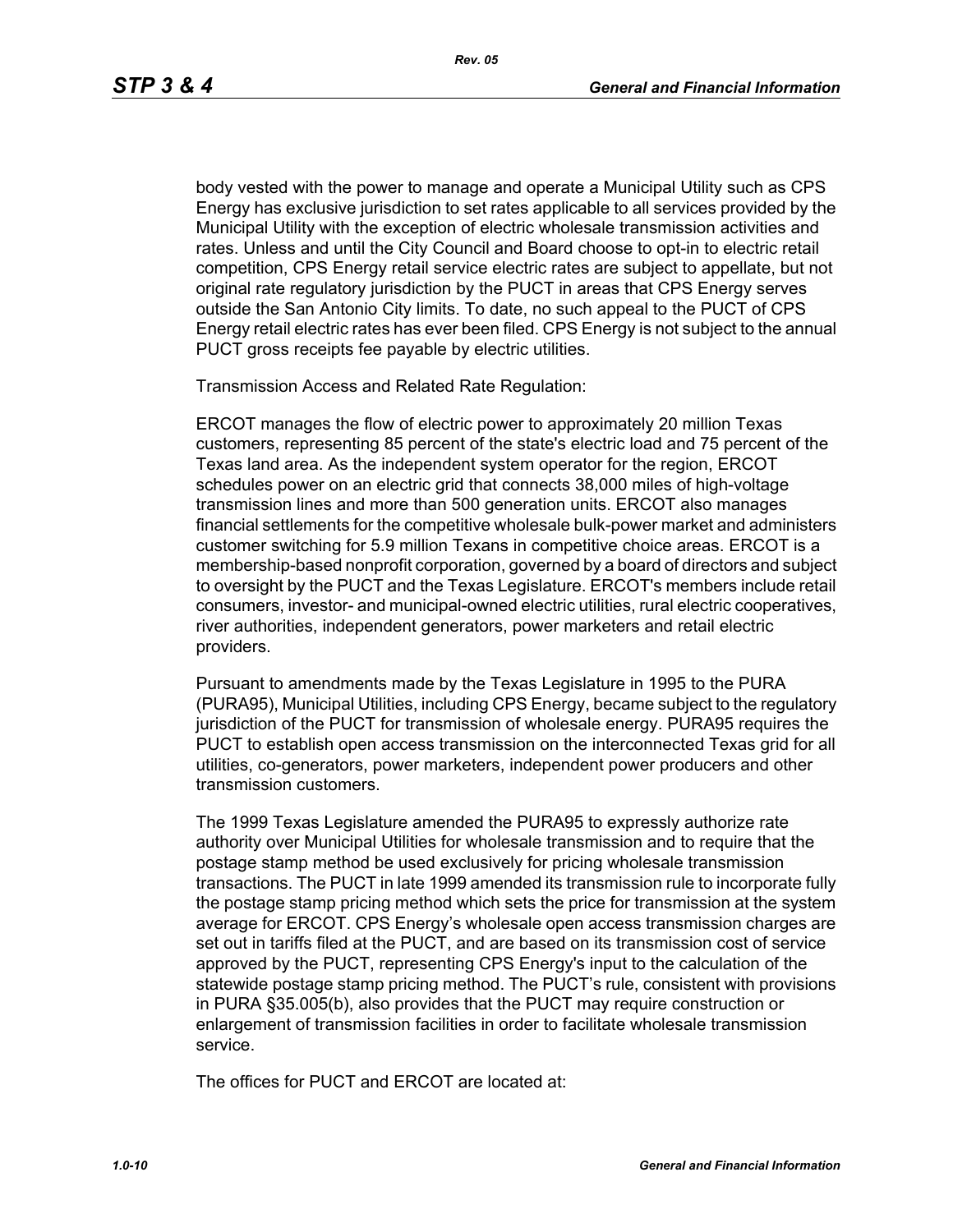Public Utility Commission of Texas 1701 N. Congress Avenue P.O. Box 13326 Austin, Texas 78711-3326

Electric Reliability Council of Texas 7620 Metro Center Drive Austin, Texas 78744

### Trade and News Publications

Table 1.2-6 provides a list of trade and news publications that would be appropriate to provide reasonable notice of the application to those municipalities, private utilities, public bodies, and cooperatives that might have a potential interest in the facility.

# **1.3 Financial Qualifications**

As of January 31, 2010, the owners (NINA 3, NINA 4, and CPS Energy) had incurred expenditures of approximately \$706 million developing STP 3 & 4, and funding for these costs has already been committed to the project. CPS Energy has already funded nearly its entire share of the costs incurred through January 31, 2010, and the total amount remaining to be paid by CPS Energy as of May 1, 2010 was less than \$10 million. The remaining funding for the construction of STP 3 will be provided by NINA 3, and the remaining funding for the construction of STP 4 will be provided by NINA 4.

On March 1, 2010, the owners reached an agreement whereby CPS Energy has reduced its ownership interest in the project to 7.625%, and NINA 3 and NINA 4 will be responsible for arranging for the financing and equity contributions necessary to complete development and construction of STP 3 & 4. Excepting obligations regarding the funding of costs incurred by January 31, 2010, CPS Energy is not responsible for any further funding obligations until commercial operation. As such, NINA 3 and NINA 4 demonstrate herein that there is reasonable likelihood that they will have sources for funding 100% of the remaining costs during construction.

Tables 1.3-1 provides a summary of project costs for STP 3 & 4 as estimated by NINA. As shown in Table 1.3-2, NINA 3 and NINA 4 each demonstrates the ability to fund its pro rata share of the Project utilizing its respective sources of funding. Under the terms of the settlement agreement, NINA 3 and NINA 4 are expected to make certain payments to CPS Energy in the future. As such, CPS Energy's projected "net" contribution toward construction is reflected as a source of funds in Table 1.3-2, rather than an amount equal to 50% of the costs incurred through January 31, 2010.

Table 1.3-3 provides the operations and maintenance costs corresponding to NINA's share of the Project for the first five years for Unit 3 and Unit 4. The sources to cover the operating costs for NINA will come from the sale of electricity through Power Purchase Agreements (PPAs) as well as through merchant sales to the wholesale power market. A description of the PPAs is provided in Table 1.3-4.

CPS Energy is an "electric utility" as defined in 10 CFR 50.2 and in COL-ISG-02, "Interim Staff Guidance on Financial Qualifications of Applicants for Combined License Applications," and therefore, in accordance with 10 CFR 50.33(f), CPS Energy is not required to provide detailed O&M finance estimates as part of this submittal.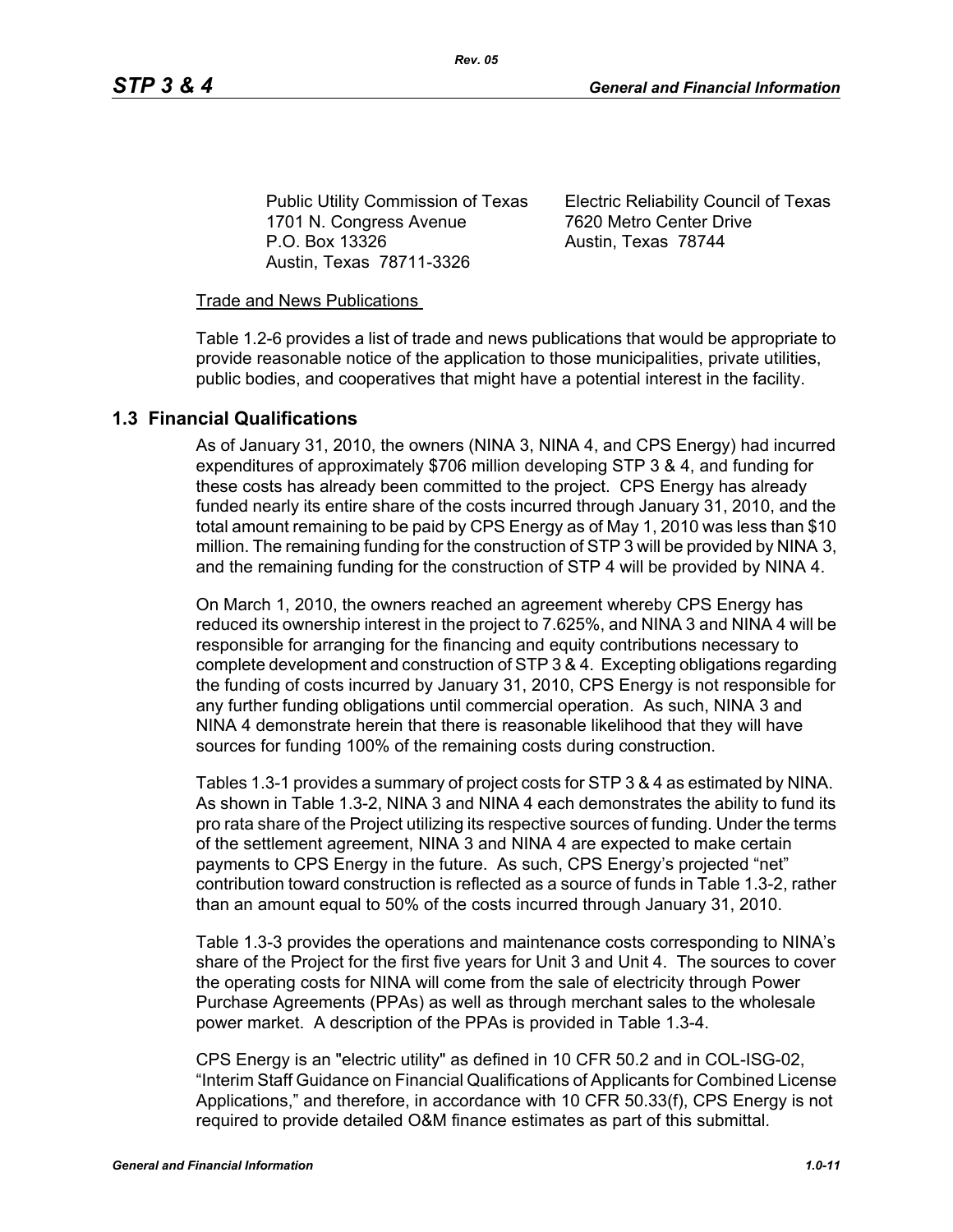The financial qualifications of the proposed licensees are demonstrated through the information provided in Tables 1.3-1 through 1.3-4. Further background information is provided below.

#### **All tables referenced above are proprietary and confidential, and should be withheld from public disclosure.**

#### Nuclear Innovation North America LLC

NINA is a newly formed company whose focus is to market and promote ABWR nuclear technology, and develop and construct ABWR nuclear power generation facilities in the U.S. NINA was formed in February 2008 by NRG Energy. On February 29, 2008, Toshiba entered into agreements with NRG Energy to invest up to \$300 million in NINA in return initially for 12% of the membership interests, with NRG Energy owning the remaining 88%. The ownership interests are subject to change based upon ongoing capital contributions by the members. The parties closed on the joint venture transaction on May 1, 2008. In addition to its up to \$300 million investment in NINA, Toshiba has extended EPC terms exclusively to NINA for an additional four units beyond STP 3 & 4 in order to facilitate the development of additional ABWR plants in the U.S. With the support of its shareholders, NINA is uniquely positioned to lead the nuclear renaissance in the U.S. with ABWR as the nuclear technology of choice. NINA intends to use the combination of NRG Energy's leadership position in the power generation industry along with Toshiba's premier position in nuclear engineering, design and construction to develop and build its own new nuclear units as well as provide value added solutions to other companies pursuing new nuclear development.

NINA plans to execute a licensing, design and construction services agreement with NINA 3 and NINA 4. The licensing, design and construction services agreement will clearly delineate NINA's authority with respect to design and construction, the authority of NINA 3 and NINA 4 with respect to financial decisions, and the obligation of the NINA 3 and NINA 4 to pay for the costs of construction.

#### NRG Energy

NRG Energy provides the following information required by 10 CFR 50.33(f), 10 CFR 50 App C, and NUREG-1577, Rev. 1 to demonstrate that NRG Energy possesses or has reasonable assurance of obtaining the funds necessary to cover estimated construction costs and related fuel cycle costs.

As of December 31, 2009, NRG Energy had a total global portfolio of 187 active operating fossil fuel and nuclear generation units, at 44 power generation plants, with an aggregate generation capacity of approximately 24,115 MW, and approximately 400 MW under construction which includes partner interests of 200 MW. In addition to its fossil fuel plant ownership, NRG Energy has ownership interests in operating renewable facilities with an aggregate generation capacity of 365 MW, consisting of three wind farms representing an aggregate generation capacity of 345 MW (which includes partner interest of 75 MW) and a solar facility with an aggregate generation capacity of 20 MW. NRG Energy has one of the largest and most diversified power generation portfolios in the United States, with approximately 23,110 MW of fossil fuel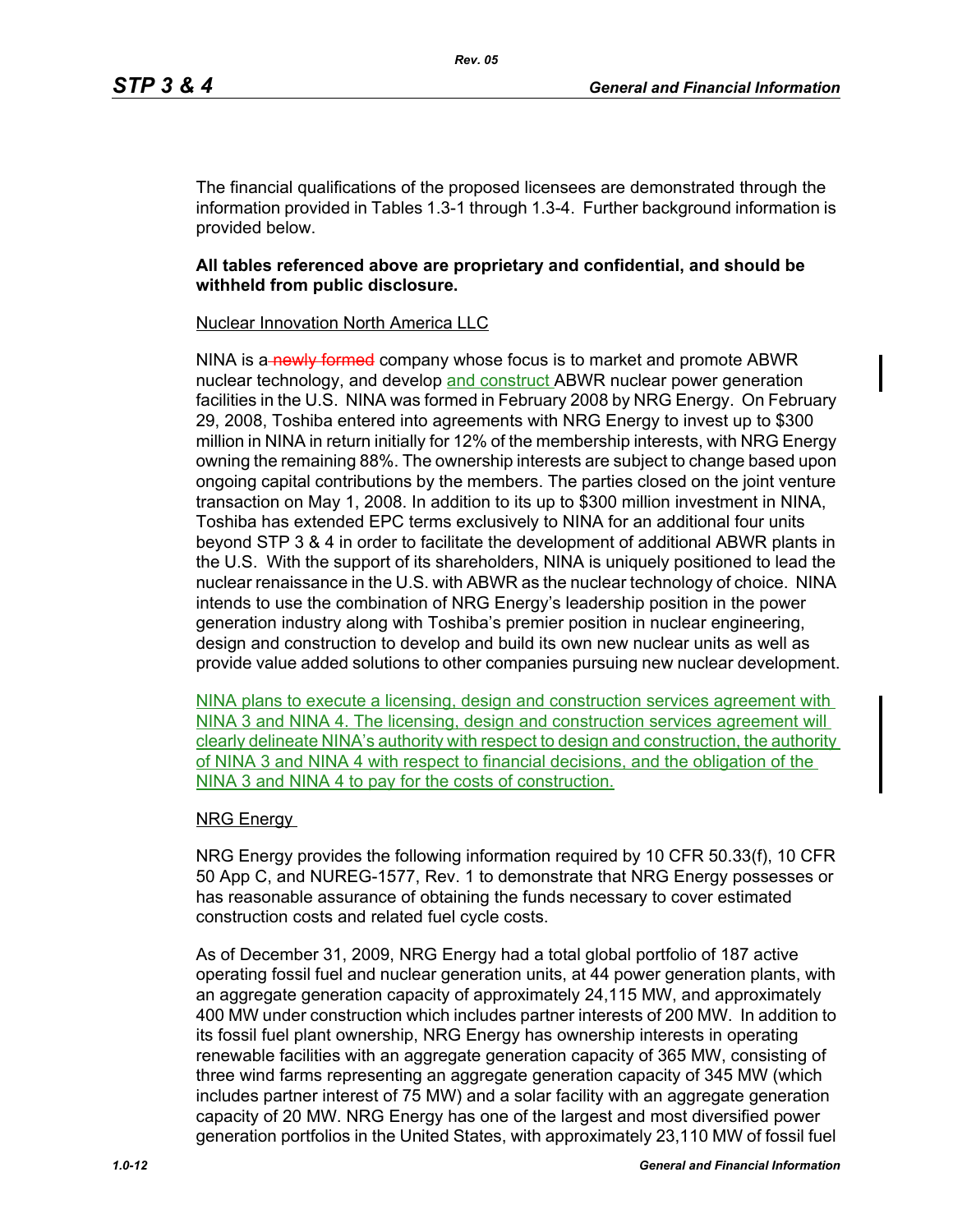and nuclear generation capacity in 179 active generating units at 42 plants and 365 MW renewable generation capacity, which consists of ownership interests in three wind farms and a solar facility.

On February 23, 2010, NRG Energy reported full year 2009 and fourth quarter results. 2009 was a record year for NRG Energy both in terms of Earnings Before Interest, Taxes, Depreciation and Amortization (known as EBITDA) and cash flow, despite challenging economic conditions. Adjusted cash from operations increased 26% to a record \$1.862 billion for the full year. Liquidity for the company continues to grow, with a year-end total of \$3.8 billion, including \$2.3 billion in cash.

Full-year 2009 financial highlights include:

- **52,618 million of adjusted EBITDA up 14% from 2008**
- **51,862 million of adjusted cash from operating activities up 26% from 2008**
- \$941 million of net income and \$3.44 per diluted common share
- \$500 million of common stock (19.3 million shares) repurchased during the year

For the year ended December 31, 2009, NRG Energy generated approximately \$2.1 billion of free cash flow from operations and had total assets of approximately \$23 billion. The company aggressively manages its credit profile, and targets credit metrics well beyond its stipulated ratings from the credit rating agencies. As of December 31, 2009, NRG Energy maintained a Debt to Total Capitalization ratio of 55% and Debt to EBITDA of 3.1x. Commensurate with aggressively managing its credit profile, NRG Energy employs a disciplined approach to capital allocation. The process within NRG Energy of devoting capital to new projects is a rigorous one, with only the most deserving projects receiving funding. With respect to the future, NRG Energy is expected to generate \$9.2 billion in free cash flow (excluding STP 3 & 4 development costs) or 5.5x its funding requirement for STP 3 & 4 through Commercial Operation Date (COD). Accordingly, NRG Energy is capable of fully funding its share of Project costs through COD by relying solely on cash flow from operations.

Further detailed financial information on NRG Energy may be found at www.sec.gov or at www.nrgenergy.com.

#### CPS Energy

CPS Energy is the trademarked name through which the City of San Antonio, acting by and through the City Public Service Board, does business. CPS Energy is a Texas municipal utility and an independent Board of the City of San Antonio. CPS Energy generates and distributes electricity and recovers the cost of this electricity through rates approved by its rate regulator, the City of San Antonio, thus meeting the definition of an "electric utility" in 10 CFR 50.2. Therefore, CPS Energy is exempt from financial qualification review for the operating license pursuant to 10 CFR 50.33(f) and in accordance with Section III.1.b. of NUREG-1577, Rev. 1. As noted above, CPS Energy has already provided substantial funding for the development of STP 3 & 4, originally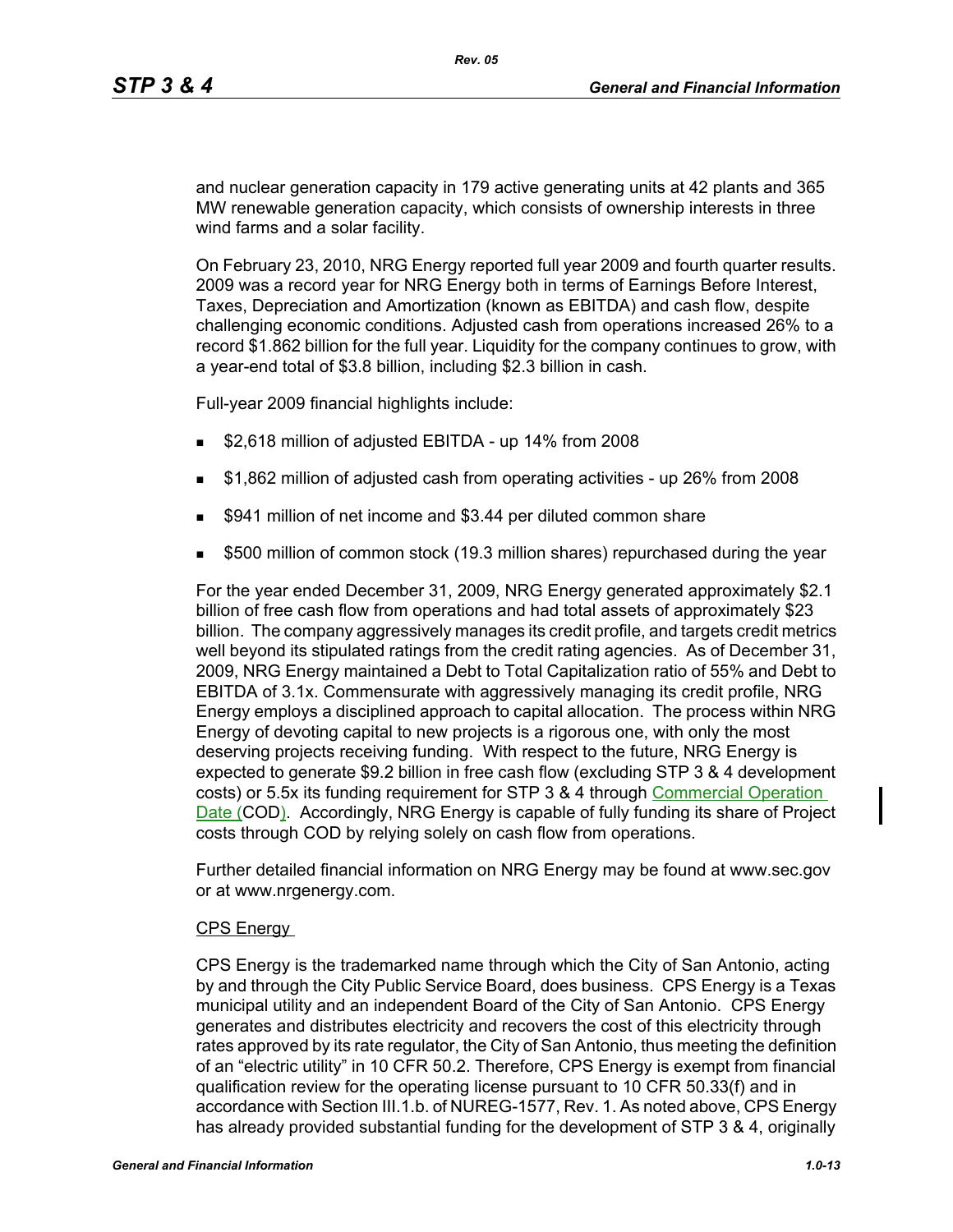as a 50% owner. It now is relying upon NINA 3 and NINA 4 to provide funding for the remaining costs to develop and construct STP 3 & 4, including CPS Energy's 7.625% interests in STP 3 & 4.

# **1.4 Decommissioning Funding Assurance**

The plant owners certify that prior to initial fuel load they will provide assurance for funding decommissioning based upon the NRC minimum "formula" amount calculated pursuant to 10 CFR 50.75(c). Table 1.4-1 provides the current calculation of the NRC formula amount, which is the same for STP 3 and STP 4. This amount will be adjusted annually in accordance with 10 CFR 50.75(b)(2). The plant owners' funding proposals to cover those costs in accordance with 10 CFR 50.75 are set forth below.

CPS Energy will provide decommissioning funding assurance for its proportionate obligation for decommissioning based upon its percentage interests of 7.625% in each unit using the external sinking fund method as provided for in 10 CFR 50.75(e)(1)(ii). CPS Energy qualifies to use this as its exclusive mechanism under the provisions of 10 CFR 50.75(e)(1)(ii)(A), because it is a municipality that establishes its own rates and is able to recover its cost of service allocable to decommissioning. In accordance with the requirements of 10 CFR 50.75(e)(1)(ii), CPS Energy will set aside funds periodically, no less frequently than annually, in a trust fund account segregated from its assets and outside its administrative control and in which the total amount of funds will be sufficient to fund decommissioning at the time permanent cessation of operations is expected.

In accordance with the terms of 10 CFR  $50.75(e)(1)(vi)$ , NINA 3 and NINA 4 will provide decommissioning funding assurance for their proportionate obligations for decommissioning based upon their percentage interests of 92.375% in each unit as described in Section 1.1 above using the external sinking fund method consistent with the provisions of 10 CFR  $50.75(e)(1)(ii)$ , except that NINA 3 and NINA 4 will not ordinarily collect funding from ratepayers. In accordance with the requirements of 10 CFR 50.75(e)(1)(ii), NINA 3 and NINA 4 will set aside funds periodically, no less frequently than annually, in a trust fund account segregated from their assets and outside of their administrative control and in which the total amount of funds will be sufficient to fund decommissioning at the time permanent cessation of operations is expected. However, the funds periodically set aside are expected to be generated from sales of power. Although NINA 3 and NINA 4 will not ordinarily collect funds from ratepayers as required by 10 CFR 50.75(e)(1)(ii)(A), exclusive reliance on this mechanism should be acceptable, because Texas Law provides a mechanism whereby NINA 3 and NINA 4 can elect to set aside funds under the jurisdiction and oversight of the PUCT, and pursuant to this mechanism, Texas law provides that ratepayers would be obligated to fund the total cost of decommissioning in the event that NINA 3 and NINA 4 fail to periodically set aside funds as planned. Tex. Util. Code Ann. § 39.206 (Vernon 1998 and Supp. 2007); P.U.C. Subst. R. 25.304. Thus, if NINA 3 and NINA 4 do not provide periodic funding from their own revenues, Texas Law would provide for a mechanism for funding decommissioning that does meet the requirements of 10 CFR  $50.75(e)(1)(ii)(A)$ .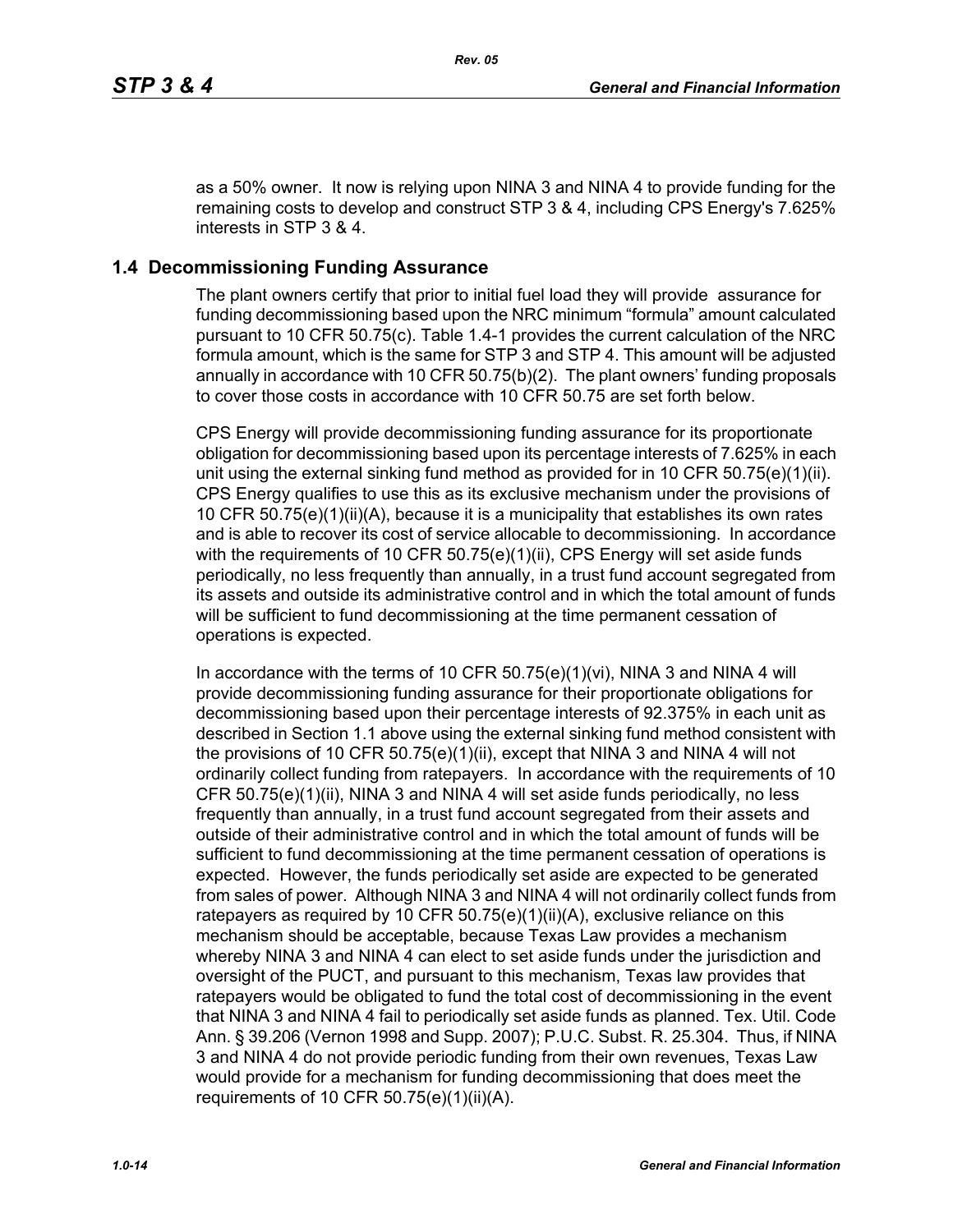A Decommissioning Report and certifications are provided in Table 1.4-1 consistent with the requirements of 10 CFR 50.75(b) and 10 CFR 50.75(e)(3).

*Rev. 05*

### **1.5 Foreign Ownership Restrictions**

#### CPS Energy

CPS Energy is a Texas municipal utility and an independent Board of the City of San Antonio. CPS Energy is neither owned, controlled, nor dominated by an alien, foreign corporation or foreign government.

#### NRG Energy

Section 13(d) of the Securities Exchange Act of 1934, as amended, 15 U.S.C. 78m(d), requires that a person or entity that owns or controls more than 5% of the securities of a company must file notice with the Securities and Exchange Commission (SEC). Based upon filings with the SEC, as of June 30, 2010, the only alien, foreign corporation, or foreign government that NRG Energy is aware of that holds more than 5% of the securities of NRG Energy is Orbis Investment Management, which is located in the United Kingdom and holds 15,435,027 shares NRG Energy (which equates to an approximate ownership of 6%).

The directors and executive officers of NRG Energy are United States citizens, except for one executive officer. The one executive officer with foreign citizenship will not be able to exercise control over NRG Energy. As such, neither NRG Energy, nor the subsidiaries that it controls are owned, controlled, or dominated by any alien, foreign corporation, or foreign government.

#### NINA, NINA 3 and NINA 4

NINA will be the licensee responsible for the design and construction of STP 3 & 4, which will be owned by CPS, NINA 3, and NINA 4. NINA 3 and NINA 4 are entities that are and will be owned and controlled by NINA through its intermediary holding company subsidiaries.

NINA plans to execute a licensing, design and construction services agreement with NINA 3 and NINA 4. The licensing, design and construction services agreement will clearly delineate NINA's authority with respect to design and construction, the authority of NINA 3 and NINA 4 with respect to financial decisions, and the obligation of NINA 3 and NINA 4 to pay for the costs of construction. Significantly, these terms will make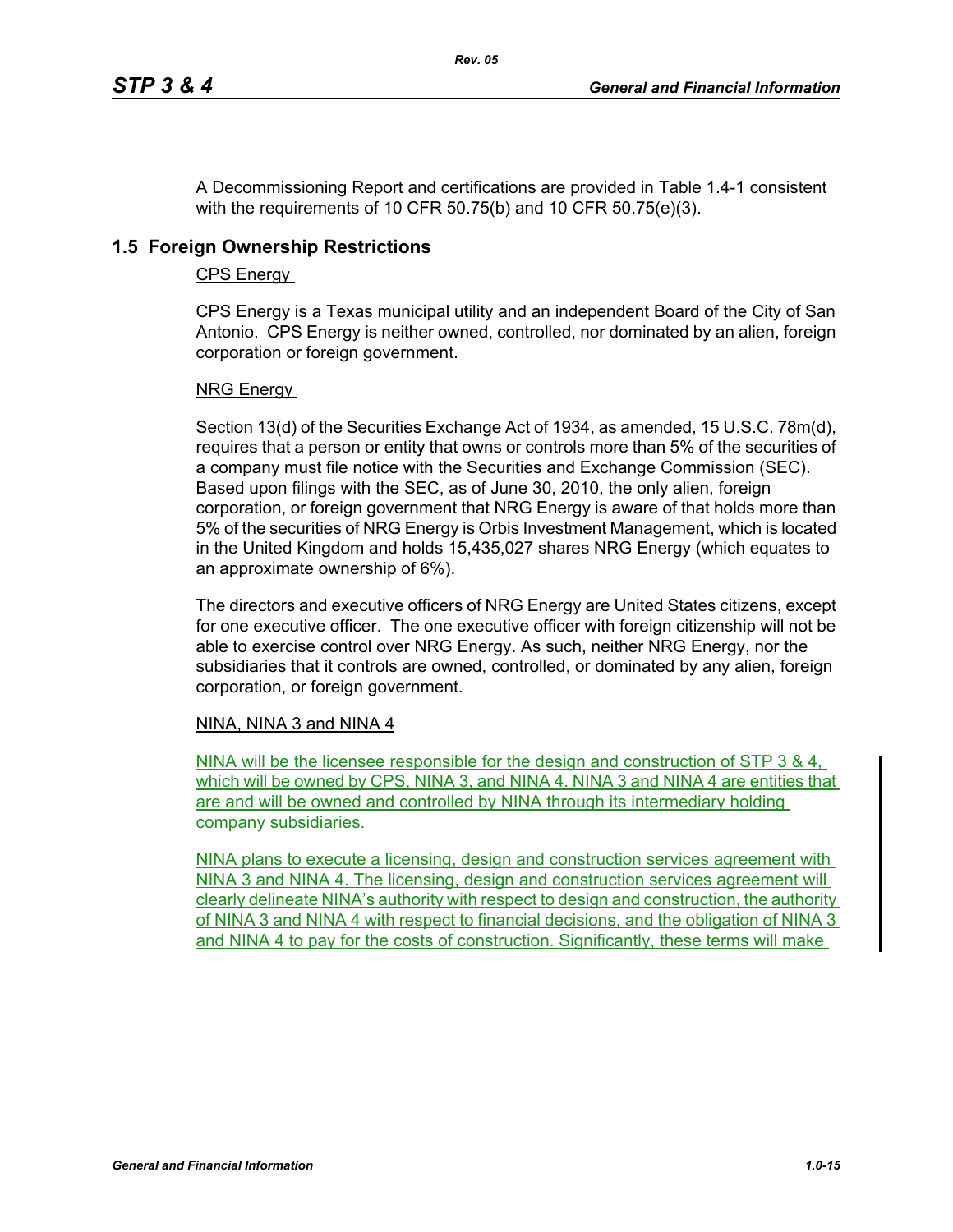clear that NINA, as the licensee responsible for design and construction, will have sole authority to make all decisions and to take all actions necessary or useful, *inter alia:*

- *(a)* To protect public health and safety and to determine appropriate action to be taken with respect to any matter relating to nuclear safety, quality, security or reliability, including, but not limited to, the following matters;
	- (i) Implementation or compliance with any NRC generic letter, bulletin, order, confirmatory order or similar requirement issued by the NRC;
	- (ii) Prevention or mitigation of a nuclear event or incident or the unauthorized release of radioactive material;
	- (iii) Placement of the plant in a safe condition following any nuclear event or incident;
	- (iv) Compliance with the Atomic Energy Act, the Energy Reorganization Act, or any NRC Rule;
	- (v) The obtaining of or compliance with a specific license issued by the NRC and its Technical Specifications;
	- (vi) Conformance with a specific Final Safety Analysis Report, or other licensing basis document; and
	- (vii) Implementation of security plans and procedures, control of security information, administration of access to controlled security information, and compliance with government clearance requirements regarding access to restricted data.

The above list of matters over which NINA will have sole authority has been formulated in the context of operating reactors, and therefore, some of the above matters may not have full applicability to the construction of STP 3&4. However, the full range of matters is included so as to assure clarity as to NINA's authority as the licensee organization singularly responsible for direction of the design and construction of the proposed plant until such authority is transitioned to STPNOC.

As previously indicated, NINA is currently owned approximately 89.5% by NRG Energy and 10.5% by Toshiba America Nuclear,- a Delaware corporation.- Toshiba America Nuclear is a wholly owned subsidiary of Toshiba America, Inc., a Delaware corporation, which is a wholly owned subsidiary of Toshiba Corporation, a Japanese corporation. The existing ownership structure of these companies is reflected in Figure 1.1-1. Toshiba America Nuclear itself is indirectly owned, controlled and dominated by a foreign corporation. However, Toshiba America Nuclear is only a minority (approximately 10.5%), non-controlling investor in an intermediate holding company in the corporate ownership chain of NINA 3 and NINA 4. NINA currently is controlled by NRG Energy, which owns approximately 89.5% of NINA, and Toshiba America Nuclear is not able to exercise domination or control over NINA or any of the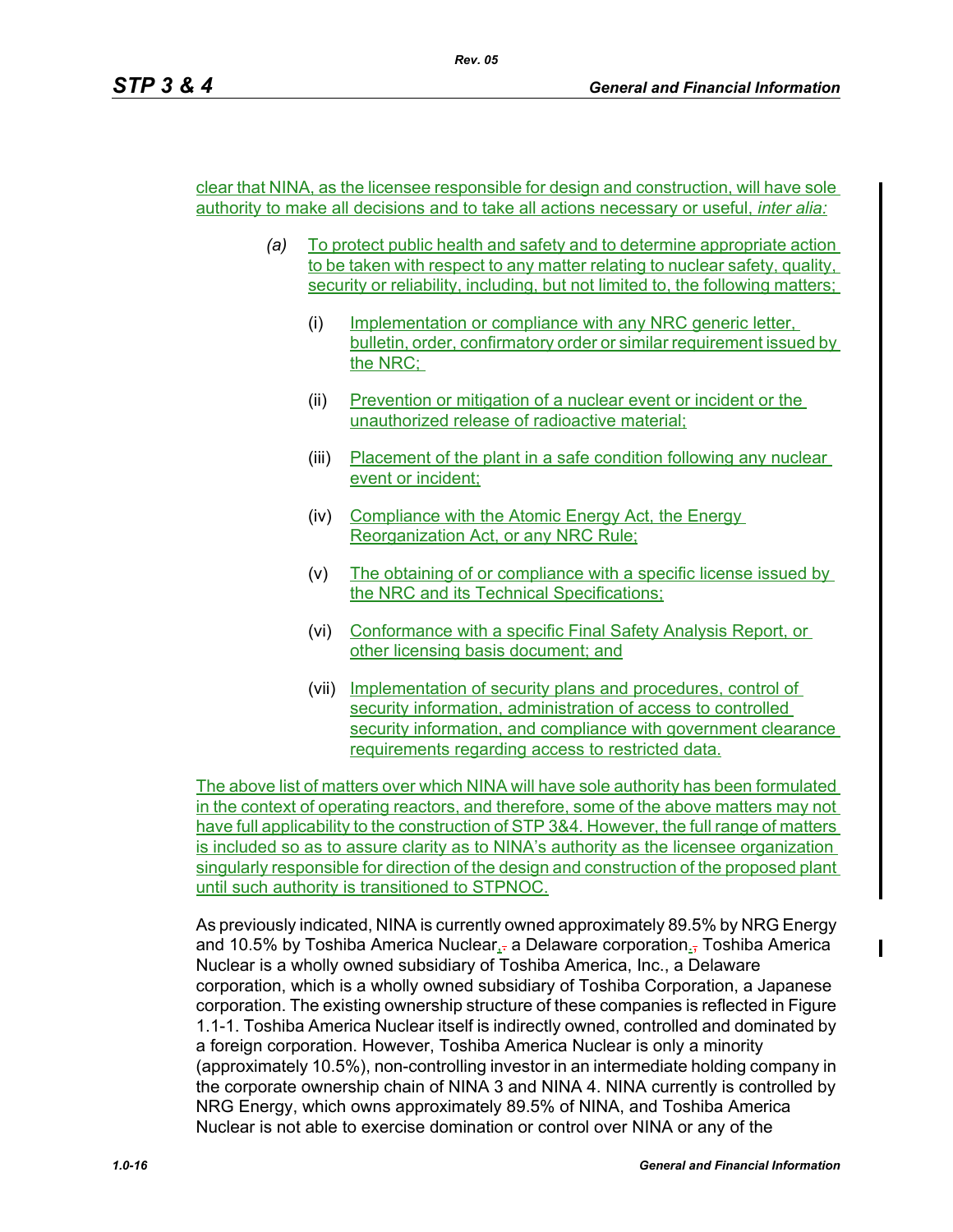subsidiaries controlled by NINA. Under the terms of Section 5.1(d)(ii) of the LLC Agreement governing NINA, unanimous consent is required for certain matters such as change in business activity, indebtedness subject to certain terms, member transactions, change in investor rights, amendments to the LLC agreement, and liquidation. In addition, Toshiba America Nuclear's consent is required for certain matters specified in Section 5.1(d)(iii), including issuance of additional membership units and certain distributions. As such, Toshiba America Nuclear has voting rights regarding these limited high level decisions. However, these rights do not implicate control or domination over NINA, NINA 3 and NINA 4, or over STPNOC, as the licensee responsible for operation of the units.

NINA anticipates that there will be further equity investors in NINA and/or its subsidiaries, and such investors are likely to include foreign equity participants. As such, NINA will implement additional measures as part of its foreign ownership, control or domination (FOCD) negation action plan, by amending the terms of its governance under the applicable limited liability company operating agreement(s) or LLC Agreement(s) to assure that control over matters relating to the NRC licenses is exercised through a Subcommittee of the Board made up of two independent directors who are U.S. citizens and a U.S. citizen director appointed directly or indirectly by NRG Energy. The following terms, or substantially similar terms, will be included in the voting provisions of the LLC Agreement(s) for NINA and any subsidiary that has a foreign member or directors appointed by a foreign member:

#### *Voting Regarding Nuclear Safety, Security and Reliability.*

The Director of NINA appointed by NRG Energy, who must be a U.S. citizen, and two independent Directors, who are U.S. citizens, shall constitute a Subcommittee of the Board and shall have the exclusive authority to vote and decide on the following matters:

- (1) Any matter that, in view of U.S. laws or regulations, requires or makes it reasonably necessary to assure U.S. control;
- (2) Any matter relating to nuclear safety, security or reliability, including, but not limited to, the following matters:
	- (i) Implementation or compliance with any NRC generic letter, bulletin, order, confirmatory order or similar requirement issued by the NRC;
	- (ii) Prevention or mitigation of a nuclear event or incident or the unauthorized release of radioactive material;
	- (iii) Placement of the plant in a safe condition following any nuclear event or incident;
	- (iv) Compliance with the Atomic Energy Act, the Energy Reorganization Act, or any NRC **FRule**;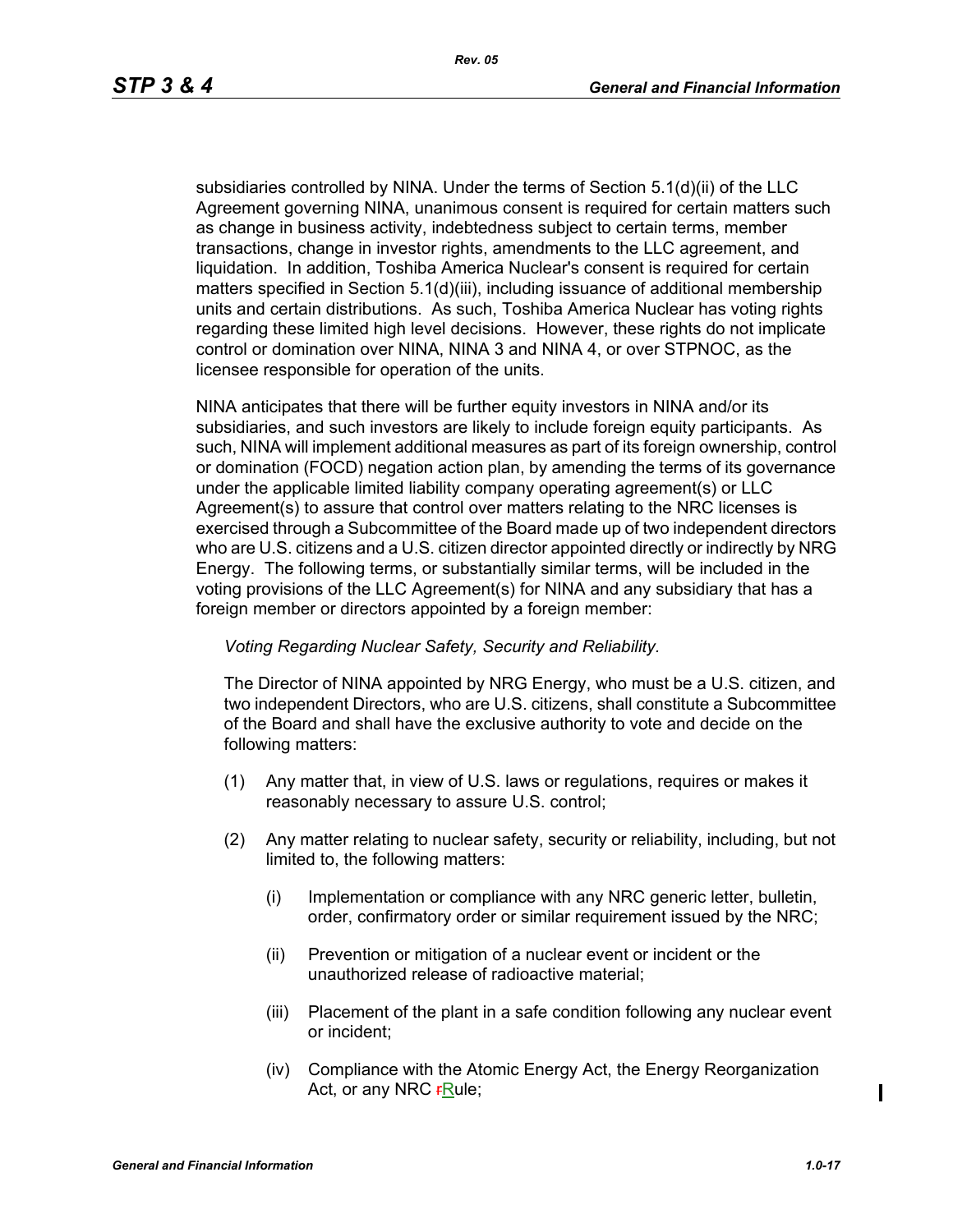- (v) The obtaining of or compliance with a specific license issued by the NRC and its **t**Technical **s**Specifications;
- (vi) Conformance with a specific Final Safety Analysis Report, or other licensing basis document; and
- (vii) Implementation of security plans and procedures, control of security information, administration of access to controlled security information, and compliance with government clearance requirements regarding access to restricted data.
- (3) Any other issue reasonably determined by such Members, in their prudent exercise of discretion to be an exigent nuclear safety, security or reliability issue; and
- (4) Staffing of key executive officer positions of the Company.

*Rev. 05*

The authority to be exercised by this Subcommittee assures U.S. control and assures that there will be no exercise of FOCD within the meaning of the prohibition in Section 103 of the Atomic Energy Act of 1954, as amended.

#### **STPNOC**

STPNOC is a not for profit Texas corporation that is controlled by a board of four directors, three members of which are appointed by the City of Austin (Austin), CPS Energy, and NRG South Texas LP, an indirect wholly owned subsidiary of NRG Energy. These three directors choose the fourth director, who then also serves as the Chief Executive Officer. Austin and CPS Energy are governmental organizations in the State of Texas that are controlled by city councils elected by the citizens of these U.S. cities. NRG Energy is a publicly traded, widely held U.S. corporation, and it is not under FOCD.

Pursuant to Article VI of STPNOC's Restated Articles of Incorporation, Austin, CPS Energy and NRG South Texas LP appoint the three "Participant Directors" of STPNOC. Notably, NRG South Texas LP is the successor to "Texas Genco LP," which is the entity named in the Restated Articles of Incorporation dated April 27, 2005. The three Participant Directors elect a fourth CEO/Director by a unanimous vote of all three. As such, all of the STPNOC directors currently are U.S. citizens appointed by organizations that are under U.S. control. The STPNOC directors control STPNOC pursuant to Article V of the Restated Articles of Incorporation, which provides that STPNOC "is to have no members," i.e., it has no owners, but rather "its affairs are managed by a Board of Directors."

STPNOC is subject to U.S. control, and it will exercise authority over nuclear safety and security matters free from any potential for foreign domination or control over its decision making in any area of concern to the NRC under the Atomic Energy Act of 1954, as amended. In particular, STPNOC is and will remain free from any foreign control or domination with regard to security matters, and STPNOC is subject to ongoing U.S. government oversight regarding foreign ownership, control or influence.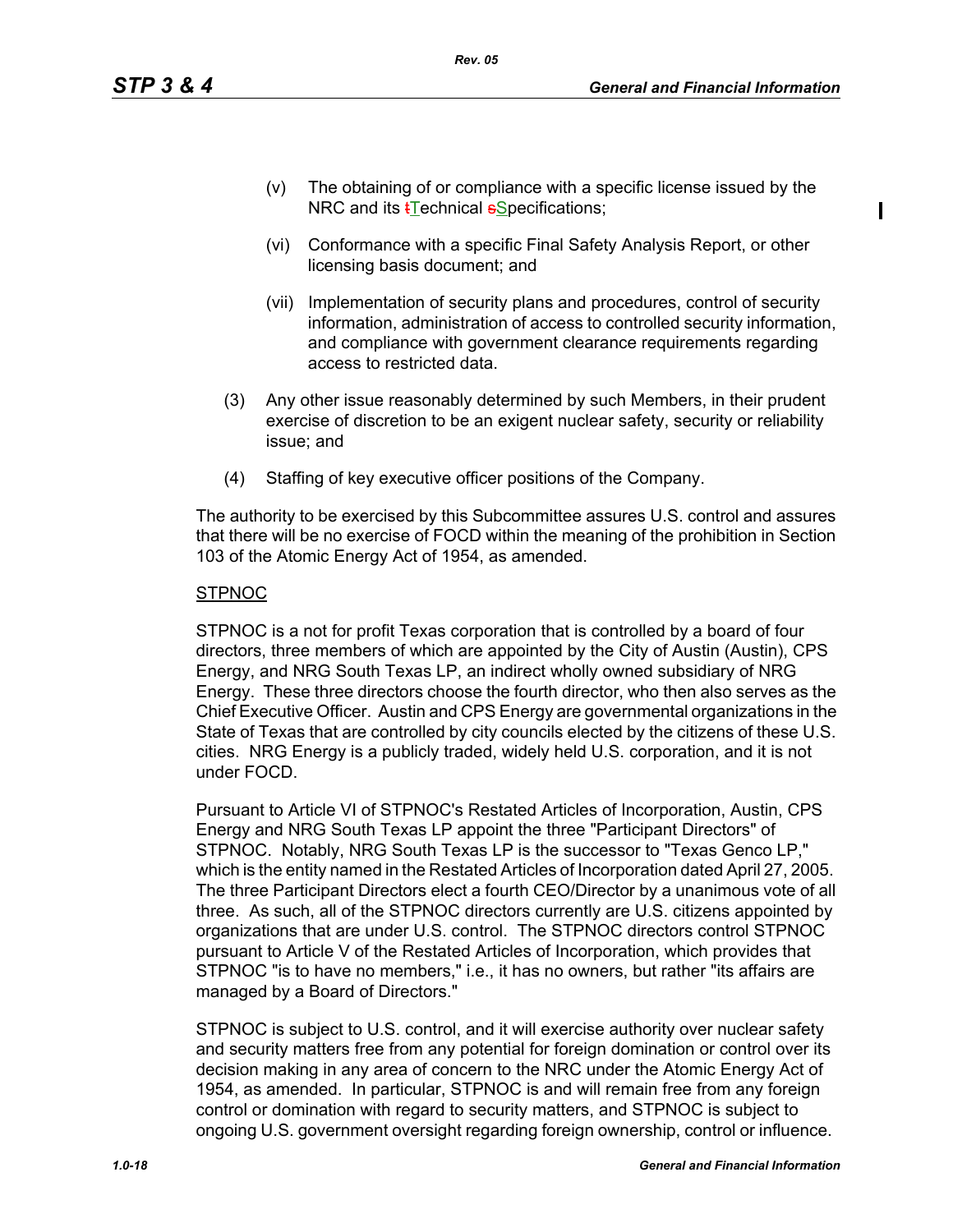STPNOC maintains a Facility Security Clearance, and it has individual employees who maintain U.S. government security clearances. In connection with ongoing oversight of these security clearances, STPNOC periodically updates a "Certificate Regarding Foreign Interests" using Standard Form 328 (SF 328), which provides for disclosures regarding potential foreign ownership, control or influence.

The SF 328 includes various questions regarding a range of potential areas of foreign influence, including debt, foreign source income, foreign directors and executive personnel, contracts and agreements with foreigners, etc. Material changes to answers to any questions in the SF 328 are reported to NRC in accordance with 10 CFR 95.17(a)(1). Submittals to U.S. government security officials include the Department of Energy's forms identifying owners, officers, directors and executive personnel (OODEPs), and their citizenship. These OODEPs are submitted and periodically updated for STPNOC, as well as Austin, CPS Energy and the NRG Energy entities in the chain of control of NRG South Texas LP. Austin, CPS Energy and NRG South Texas LP do not "own" STPNOC, but they are treated like owners in connection with the government's security reviews, because they have the right to appoint the STPNOC Participant Directors. Notably, neither NINA 3 nor NINA 4 has any rights regarding the appointment of the directors of STPNOC. If NINA 3 and/or NINA 4 acquired rights regarding appointment of directors, any such rights would be subject to NRC notice and review requirements, e.g., RIS 2000-01.

The owner licensees for STP 3&4 (CPS Energy, NINA 3, and NINA 4) have certain rights and decision making authority regarding financial and other matters pursuant to the terms of the Amended and Restated Participation Agreement effective November 17, 1997 (the "Participation Agreement"). However, the pending application specifies that STPNOC is to be the licensee responsible for operation pursuant to the STP 3&4 licenses. As such, throughout the operation of STP 3&4, STPNOC will have sole responsibility with respect to matters involving nuclear safety, quality, security or reliability, including compliance with all NRC nuclear safety and security requirements (STPNOC's "Sole Authority"). This includes denying unauthorized persons access to security information and assuring compliance with U.S. government requirements governing access to restricted data.

Notably, Section 3.2(2) of the Standard Review Plan on Foreign, Ownership, Control and Domination specifically provides that further consideration is to be given to "whether the applicant is seeking authority to operate the reactor." STPNOC is the entity to be licensed as the operator, and its role as a U.S. controlled entity that will be responsible for nuclear safety and security throughout the operating life of STP 3&4 should be given great weight in evaluating FOCD issues.

Based upon the above information, there is no reason to believe that the licensees for STP 3 & 4 are or will be owned, controlled, or dominated by any alien, foreign corporation, or foreign government. In addition, NINA will establish a nuclear advisory committee as follows:

#### Nuclear Advisory Committee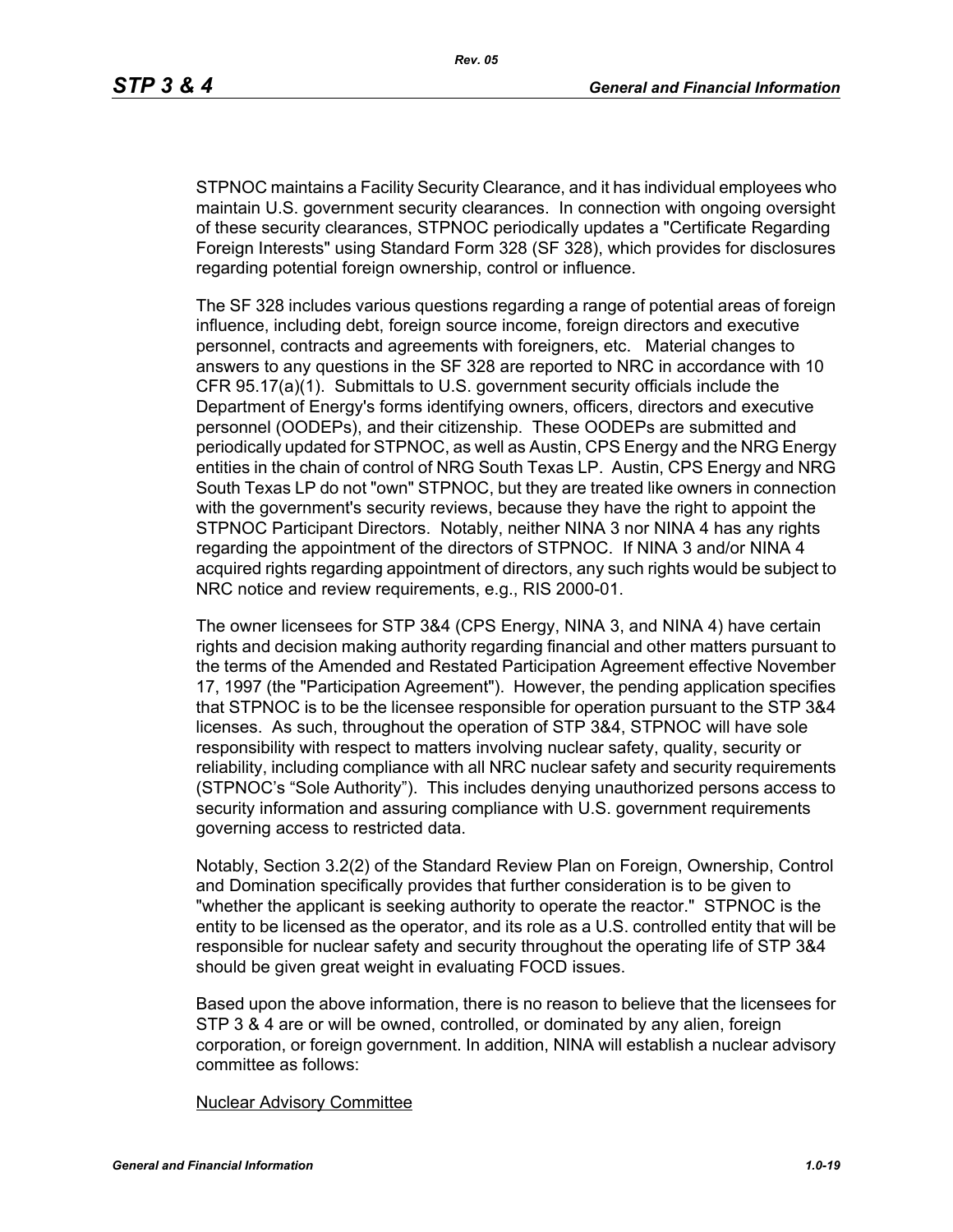As a further enhancement to the FOCD negation action plan, NINA will establish a nuclear advisory committee (NAC) in order to provide independent oversight throughout the design, construction and operation of STP 3&4, with respect to any matter relating to nuclear safety, quality, security or reliability. The NAC will provide transparency to the NRC and other U.S. Governmental Authorities regarding any potential for foreign control or domination of NINA or STPNOC with respect to their sole authority to make decisions and to take actions necessary or useful, *inter alia*, to protect public health and safety and to determine appropriate action to be taken with respect to any matter relating to nuclear safety, quality, security or reliability ("Sole Authority") during the time NINA is acting as the licensee responsible for design and construction and the time STPNOC is acting as the licensee responsible for operation. *its Sole Authority*. The NAC will be governed by a charter and organized as follows:

- **The NAC will be composed of not less than three independent individuals who are** U.S. citizens, but who are not officers, directors or employees of STPNOC, NINA, or any of the STP Owners or their affiliates.
- At least annually, the members of the committee shall prepare a report and supporting documentation to be delivered to the Management Committee of NINA, with a copy provided to the Chief Executive Officer of STPNOC. Such report shall assess: (i) whether or not NINA and/or its subsidiaries are subject to foreign control or domination with respect to their role as owners of STP 3&4; and (ii) whether or not NINA and STPNOC exercises its their Sole Authority free from foreign control or domination. In addition, such report shall provide advice as to whether additional measures should be taken to assure compliance with U.S. laws and regulations regarding foreign control or domination of NINA and STPNOC with respect to **itstheir** Sole Authority.
- The NAC shall have requisite authority and freedom of access to perform its duties and exercise its responsibility, including both support from NINA and STPNOC and access to physical facilities and personnel, as reasonably requested by the NAC.

As such, the NAC will provide additional assurance that any potential for FOCD will be negated by performing an ongoing, independent oversight function.

# **1.6 Restricted Data and Classified National Security Information**

The COLA for STP 3 & 4 does not contain any Restricted Data or other Classified National Security Information, nor does it result in any change in access to any Restricted Data or Classified National Security Information. In addition, it is not expected that activities conducted in accordance with the proposed combined license will involve such information. In compliance with Section 145(a) of the Act and 10 CFR 50.37, the applicants agree that they will not permit any individual to have access to or any facility to possess Restricted Data or Classified National Security Information until the individual and/or facility has been approved for such access under the provisions of 10 CFR Part 25 and/or 10 CFR Part 95.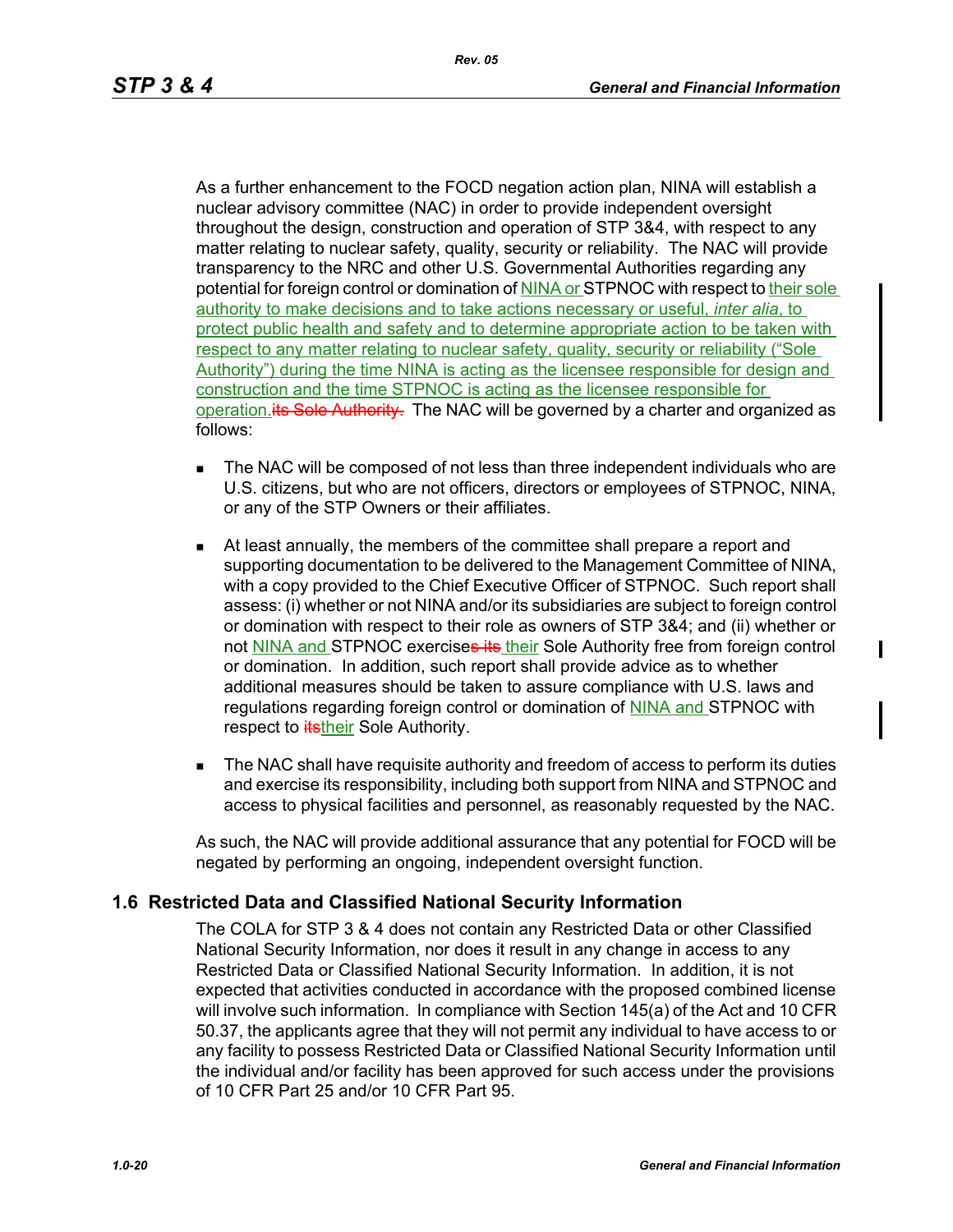# **Table 1.2-1 Officers and Directors of Nuclear Innovation North America LLC**

**Nuclear Innovation North America LLC 521 Fifth Avenue, 30th Floor New York, NY 10175**

| <b>Contact Name</b> | <b>Position / Title</b>                | <b>Citizenship</b>   |
|---------------------|----------------------------------------|----------------------|
| <b>Officers</b>     |                                        |                      |
| Winn, Steve         | President and CEO                      | United States        |
| Bates, John         | <b>Chief Operating Officer</b>         | <b>United States</b> |
| Chung, Bruce        | <b>Chief Financial Officer</b>         | <b>United States</b> |
| Seely, Jamey        | General Counsel and Secretary          | United States        |
| Galvin, David       | Sr. Vice President, Finance & Strategy | United States        |
|                     |                                        |                      |
| <b>Directors</b>    |                                        |                      |
| Crane, David        | Manager                                | <b>United States</b> |
| Murphy, Drew        | Alternate Manager                      | <b>United States</b> |
| Igarashi, Yasuharu  | Manager                                | Japan                |
| Sakamoto, Hiroshi   | Alternate Manager                      | Japan                |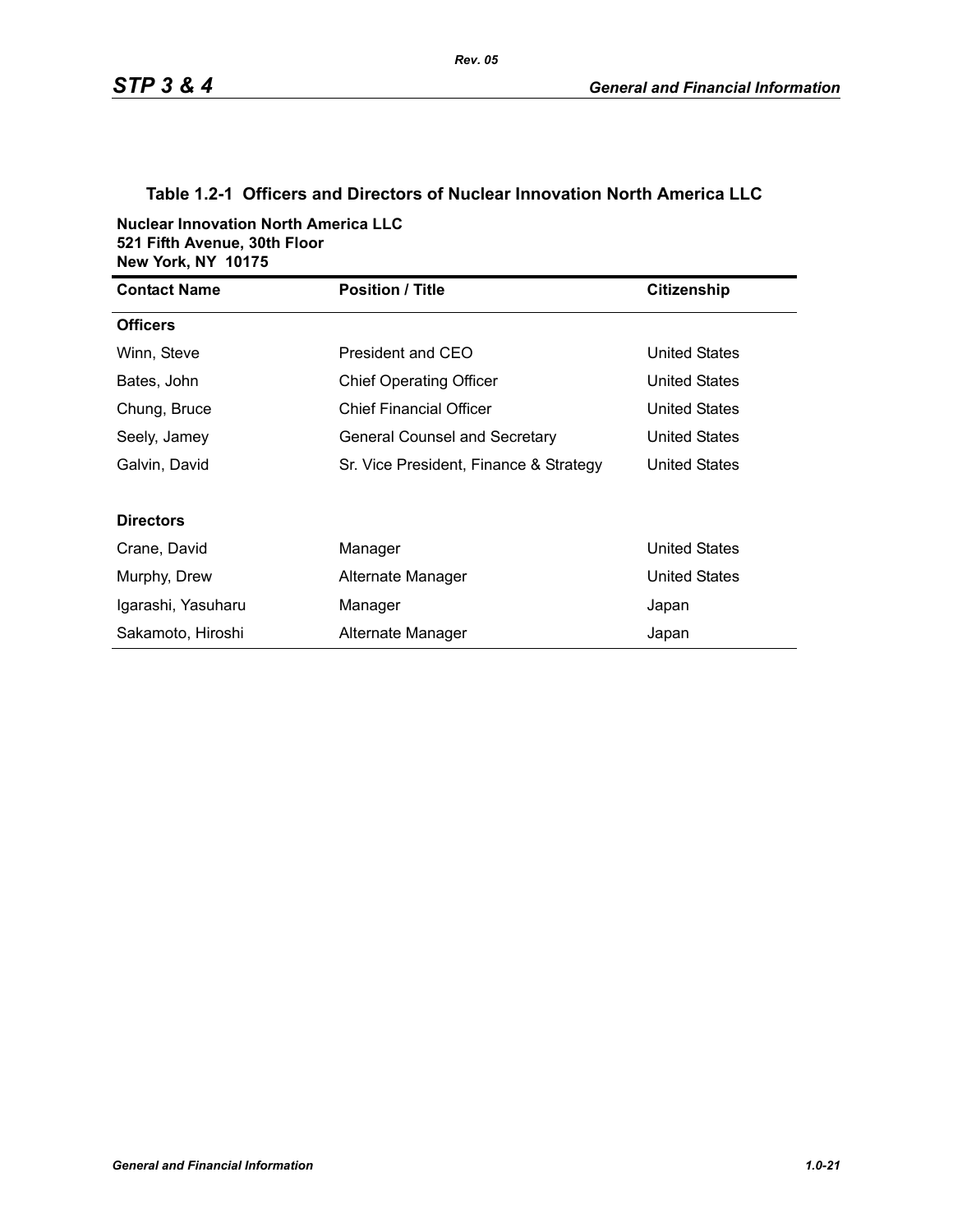| NRG Energy, Inc.<br>211 Carnegie Center<br>Princeton, NJ 08540 |                                                                     |                      |
|----------------------------------------------------------------|---------------------------------------------------------------------|----------------------|
| <b>Contact Name</b>                                            | <b>Position / Title</b>                                             | <b>Citizenship</b>   |
| <b>Officers</b>                                                |                                                                     |                      |
| Crane, David                                                   | President and CEO                                                   | <b>United States</b> |
| Schade, Christian S.                                           | <b>Executive Vice President and Chief Financial Officer</b>         | <b>United States</b> |
| Baliff, Jonathan                                               | <b>Executive Vice President, Strategy</b>                           | <b>United States</b> |
| Murphy, J. Andrew                                              | <b>Executive Vice President and President, Northeast</b><br>Region  | <b>United States</b> |
| Ragan, John                                                    | Executive Vice President and President, Texas Region                | <b>United States</b> |
| Baudier, Jeff                                                  | Senior Vice President and President, South Central<br>Region        | <b>United States</b> |
| Hoffmann, Steve                                                | Senior Vice President and President, West Region                    | <b>United States</b> |
| Ingoldsby, Jim                                                 | Senior Vice President and Chief Accounting Officer                  | <b>United States</b> |
| Wilson, Denise                                                 | <b>Executive Vice President and Chief Administrative</b><br>Officer | <b>United States</b> |
| Bramnick, Michael                                              | Senior Vice President and General Counsel                           | <b>United States</b> |
| Gutierrez, Mauricio                                            | Executive Vice President and Chief Operating Officer                | Mexico               |
| <b>Directors</b>                                               |                                                                     |                      |
| Caldwell, Kirbyjon H.                                          | Director                                                            | <b>United States</b> |
| Chlebowski, John                                               | <b>Director</b>                                                     | <b>United States</b> |
| Coben, Lawrence                                                | Director                                                            | <b>United States</b> |
| Cosgrove, Howard                                               | <b>Chairman and Director</b>                                        | <b>United States</b> |
| Crane, David                                                   | Director, President and CEO                                         | <b>United States</b> |
| Cropper, Stephen                                               | Director                                                            | <b>United States</b> |
| Hantke, William                                                | Director                                                            | <b>United States</b> |
| Hobby, Paul                                                    | <b>Director</b>                                                     | <b>United States</b> |
| Luterman, Gerald                                               | Director                                                            | <b>United States</b> |
| McGinty, Kathleen                                              | Director                                                            | <b>United States</b> |
| Schaumburg, Anne                                               | <b>Director</b>                                                     | <b>United States</b> |
| Tate, Herbert                                                  | Director                                                            | <b>United States</b> |
| Weidemeyer, Thomas                                             | Director                                                            | <b>United States</b> |
| Young, Walter                                                  | Director                                                            | <b>United States</b> |

# **Table 1.2-2 Officers and Directors of NRG Energy, Inc.**

*Rev. 05*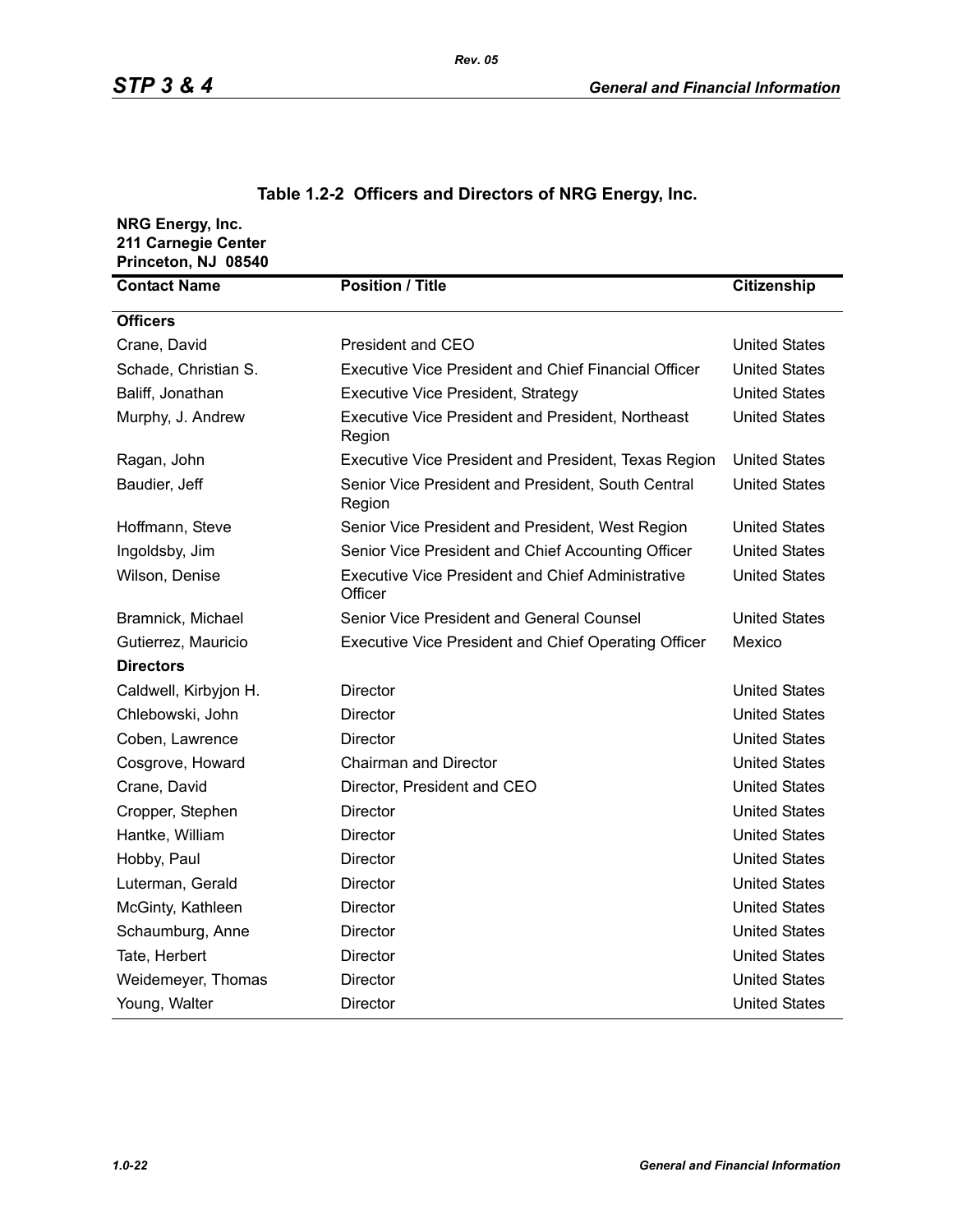### **Table 1.2-3 Directors and Officers of NINA Texas 3 LLC, NINA Texas 4 LLC, and their Parent Companies**

**Nuclear Innovation North America Investments LLC NINA Texas 3 LLC NINA Texas 4 LLC 521 Fifth Avenue, 30th Floor New York, NY 10175**

| <b>Name</b>        | <b>Position</b>                               | Citizenship          |
|--------------------|-----------------------------------------------|----------------------|
| Winn, Steve        | President and CEO                             | United States        |
| Bates, John        | <b>Chief Operating Officer</b>                | United States        |
| Chung, Bruce       | <b>Chief Financial Officer</b>                | <b>United States</b> |
| Seely, Jamey       | <b>General Counsel and Secretary</b>          | <b>United States</b> |
| Galvin, David      | VP                                            | <b>United States</b> |
| McBurnett, Mark    | <b>SVP Oversight &amp; Regulatory Affairs</b> | <b>United States</b> |
| Przychodzki, Lynne | <b>Assistant Secretary</b>                    | United States        |

 $\mathbf{I}$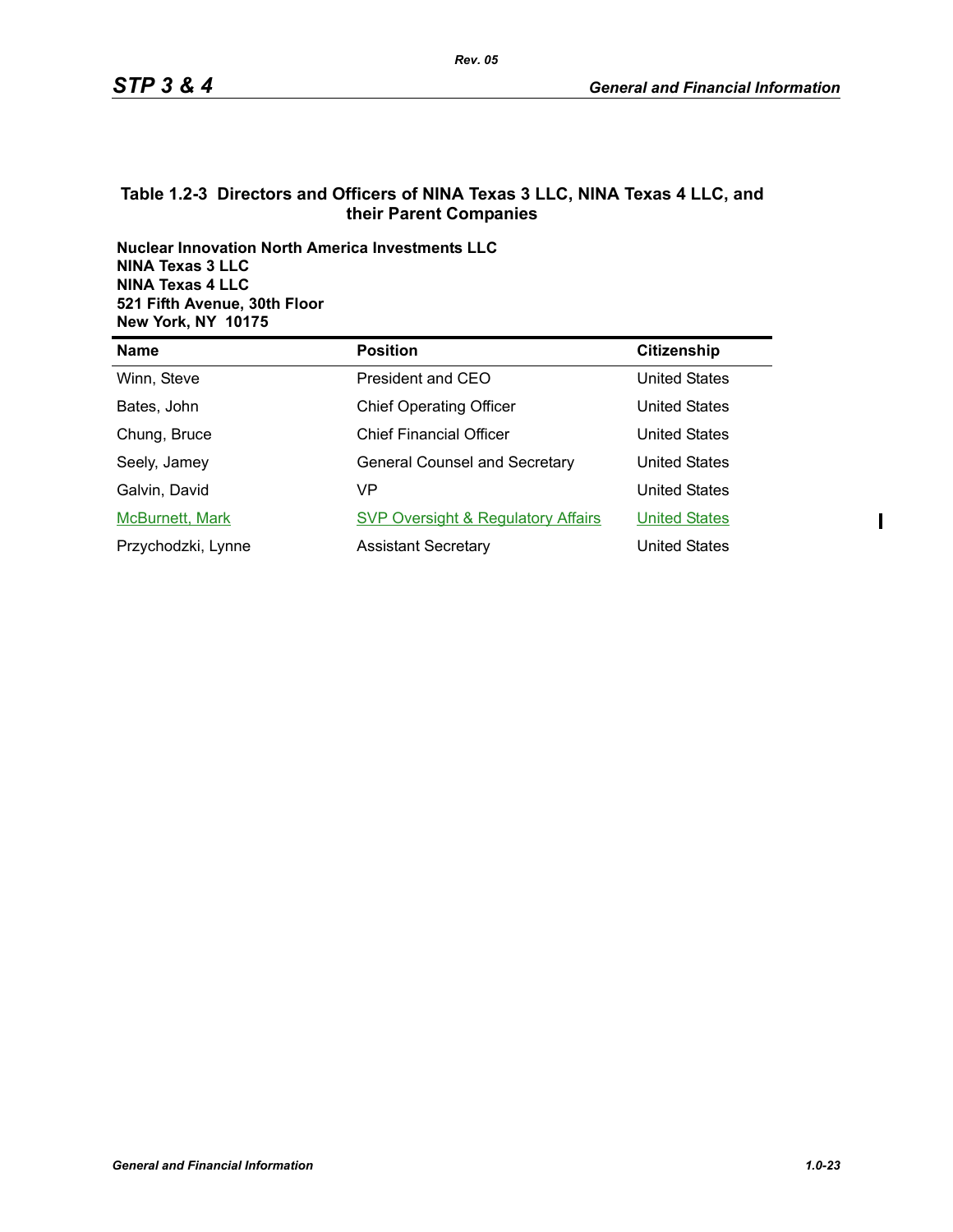# **Table 1.2-4 Trustees and Senior Executive Team of CPS Energy**

**City Public Service Board of San Antonio, Texas (CPS Energy) P.O. Box 1771 San Antonio, Texas 78296**

| <b>Name</b>             | <b>Position</b>           | <b>Citizenship</b> |
|-------------------------|---------------------------|--------------------|
| Foster, Charles E.      | Chair, Board of Trustees  | <b>US</b>          |
| Howard, Derrick         | Vice Chair, Trustee       | <b>US</b>          |
| Hennigan, Stephen S.    | Trustee                   | <b>US</b>          |
| Guevera, Homer          | <b>Trustee</b>            | <b>US</b>          |
| Castro, Julian          | Mayor; ex-officio Trustee | US.                |
| Beneby, Doyle           | President and CEO         | <b>US</b>          |
| Moore, John             | Exec VP                   | <b>US</b>          |
| Shellman, Carolyn E.    | Exec VP; Gen Counsel      | <b>US</b>          |
| Gold-Williams, Paula Y. | Exec VP; CFO              | US.                |
| LeBlanc-Burley, Jelynne | Exec VP                   | <b>US</b>          |
| Eugster, Cris           | Exec VP                   | <b>US</b>          |
| Peña, Richard           | Senior VP                 | US.                |
| Kotara, Michael         | Senior VP                 | US.                |
| Saenz, John             | Senior VP                 | <b>US</b>          |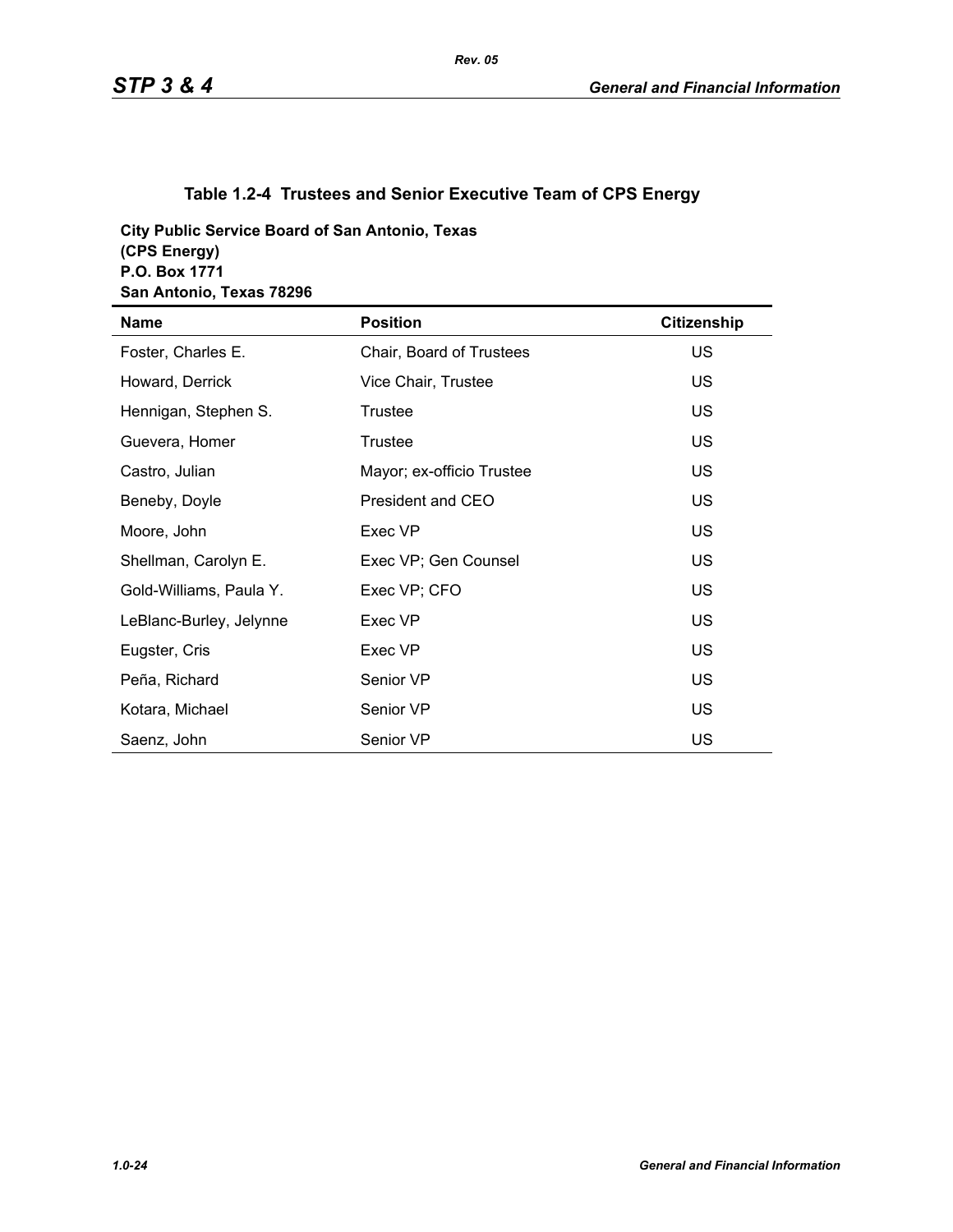# **Table 1.2-5 Directors and Officers of STP Nuclear Operating Company**

| <b>Name</b>               | <b>Position</b>                                           | <b>Citizenship</b> | <b>Address</b>                                                        |
|---------------------------|-----------------------------------------------------------|--------------------|-----------------------------------------------------------------------|
| Mele, Cheryl              | <b>Director</b>                                           | <b>US</b>          | 721 Barton Springs Road<br>Austin, TX 78704                           |
| Ragan, John               | Director                                                  | <b>US</b>          | 211 Carnegie Center<br>1301 McKinney, Suite 2300<br>Houston, TX 77010 |
| Peña, Richard             | <b>Director</b>                                           | <b>US</b>          | 145 Navarro<br>San Antonio, TX 78205                                  |
| Halpin, Ed                | President & CEO, Chairman of<br>the Board                 | US                 | <b>PO Box 289</b><br>Wadsworth, TX 77483                              |
| <del>Crenshaw, John</del> | <b>VP Engineering &amp; Construction,-</b><br>Units 3 & 4 | <del>US</del>      | <b>PO Box 289</b><br>Wadsworth, TX 77483                              |
| <b>McBurnett, Mark</b>    | <b>VP Oversight / Regulatory</b><br>Affairs, Units 3 & 4  | ₩                  | <b>PO Box 289</b><br>Wadsworth, TX 77483                              |
| Meier, Mike               | <b>VP Shared Services</b>                                 | US                 | <b>PO Box 289</b><br>Wadsworth, TX 77483                              |
| Powell, Tim               | <b>VP Engineering</b>                                     | <b>US</b>          | <b>PO Box 289</b><br>Wadsworth, TX 77483                              |
| Rencurrel, Dave           | Senior VP Units 1 & 2                                     | <b>US</b>          | <b>PO Box 289</b><br>Wadsworth, TX 77483                              |
| Richards, Kevin           | Group VP, Units 3 & 4                                     | <b>US</b>          | <b>PO Box 289</b><br>Wadsworth, TX 77483                              |
| Nemeth, Peter             | <b>Board Secretary</b>                                    | <b>US</b>          | 1401 McKinney Street<br><b>Suite 1700</b><br>Houston, TX 77010        |

**STP Nuclear Operating Company**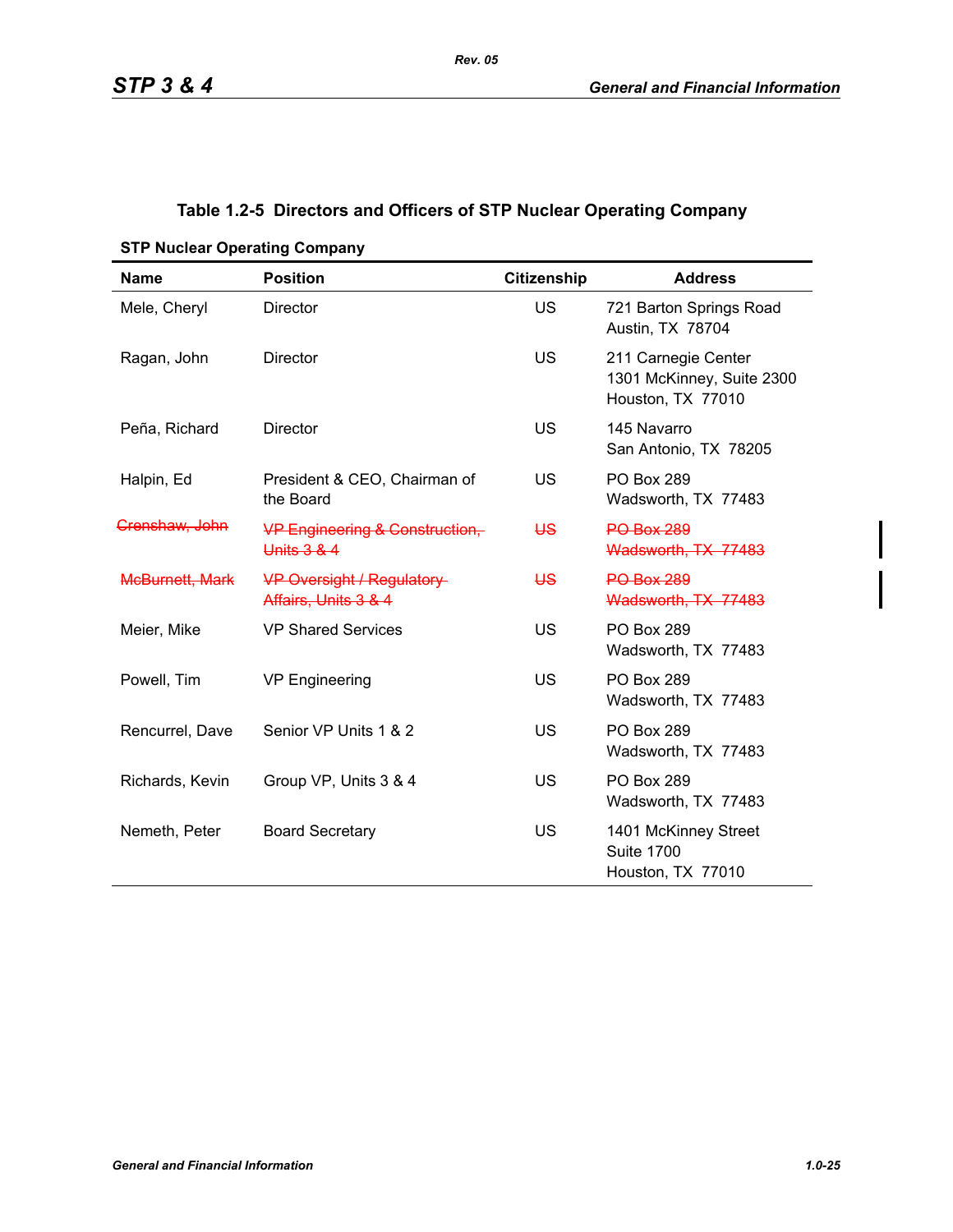| Organization                         | Contact                                       | Phone                        | Fax                          | E-mail                                                     |
|--------------------------------------|-----------------------------------------------|------------------------------|------------------------------|------------------------------------------------------------|
| Bay City Tribune                     | Mike Reddell                                  | 979-245-5555                 | 979-244-5908                 | news@baycitytribune.com<br>mike.reddell@baycitytribune.com |
| Victoria Advocate                    | <b>Allison Miles</b>                          | 361-580-6511                 | 361-574-1220                 | amiles@vicad.com                                           |
| Matagorda Advocate                   | Adriana Acosta<br>Sandra Hudgeons             | 979-244-1330                 | 979-244-1708                 | aacosta@vicad.com<br>shudgeons@vicad.com                   |
| <b>Brazosport Facts</b>              | Nathaniel Lukefahr                            | 979-237-0151                 | 979-265-7885                 | nathaniel.lukefahr@thefacts.com<br>news@thefacts.com       |
| El Campo Leader-News                 | <b>Chris Barbee</b>                           | 979-543-3363                 | 979-543-0097                 | cbarbee@leader-news.com                                    |
| Palacios Beacon                      | <b>Nick West</b><br><b>Bert West</b>          | 361-972-3009                 | 361-972-2610                 | palaciosbeacon@gmail.com<br>bert.palaciosbeacon@gmail.com  |
| <b>Houston Chronicle</b>             | Tom Fowler<br>Laura Goldberg                  | 713-220-7171                 | 713-220-6806                 | tom.fowler@chron.com<br>laura.goldberg@chron.com           |
| Austin American Statesman            | Kathy Warbelow                                | 512-912-3500                 | 512-445-3971                 | kwarbelow@statesman.com                                    |
| Corpus Christi Caller Times          | Fanny S. Chirinos                             | 361-886-3759                 | 361-886-3732                 | chirinosf@caller.com                                       |
| San Antonio Express News             | <b>City Desk</b><br>Craig Thomason            | 210-250-3000<br>210-250-3244 | 210-250-3105<br>210-250-3232 | citydesk@express-news.net<br>cthomason@express-news.net    |
| <b>Associated Press</b>              | Mike Graczyk                                  | 281-872-8900                 | 281-872-9988                 | mgraczyk@ap.org                                            |
| Houston Business Journal             | <b>Bill Schadewald</b>                        | 713-395-9634                 | 713-968-8025<br>713-963-0482 | bschadewald@bizjournals.com                                |
| Wall St. Journal                     | Angel Gonzalez                                | 713-547-9214                 | 713-547-9228                 | angel.gonzalez@dowjones.com                                |
| Reuters                              | Eileen O'Grady<br>Eileen Moustakis            | 713-210-8522<br>646-223-6074 | 646-223-6079                 | eileen.ogrady@reuters.com<br>eileen.moustakis@reuters.com  |
| Dow Jones                            | Michael Rieke<br>Kristen McNamara             | 713-227-5440<br>201-938-2061 | 713-547-9234                 | kristen.mcnamara@dowjones.com                              |
| Nuc Net                              | John Shepherd                                 | +41-58-286-6111              | +41-58-286-6845              | john.shepherd@worldnuclear.org                             |
| <b>Nucleonics Week</b>               | Jenny Weil<br>Elaine Hiruo                    | 202-383-2170<br>202-383-2163 | 202-383-2125                 | jenny_weil@platts.com<br>elaine_hiruo@platts.com           |
| <b>Nuclear News</b>                  | <b>Rick Michal</b>                            | 708-579-8244                 | 708-352-6464                 | rmichal@ans.org                                            |
| Nuclear Plant Journal                | Newal Agnihotri<br>Michelle Gaylord           | 630-858-6161                 | 630-858-8787                 | newal@goinfo.com<br>michelle@goinfo.com                    |
| Nuclear Engineering<br>International | Will Dalrymple                                | +44-20-8269-<br>7773         | +44-20-8269-<br>7804         | wdal@neimagazine.com                                       |
| <b>NEI</b>                           | <b>Scott Peterson</b><br><b>Steve Kerekes</b> | 202-739-8044<br>202-739-8073 | 202-785-4113                 | jsp@nei.org<br>sck@nei.org                                 |
| Power Engineering                    | David Wagman                                  | 918.831.9866                 |                              | pe-editor@pennwell.com                                     |
| KIOX/KXGJ 96.9 FM                    | R. Zillarreal                                 | 713-315-3400                 |                              | rzillarreal@lbimedia.com                                   |
| <b>KMKS 102.5 FM</b>                 | Kay/Larry Sandlin                             | 979-244-4242                 | 979-245-0107                 | kmks@kmks.com                                              |
| KTRH AM 740                          | Bryan Erickson                                | 713-212-8812                 | 713-212-8957                 | bryanerickson@clearchannel.com                             |
| KUHF 88.7 FM                         | Robert Stevenson                              | 713-743-0887                 | 713-743-1818                 | bstevenson@kuhf.org                                        |
| <b>KZRC 92.5 FM</b>                  | Ernie Cunnar                                  | 979-323-7771                 | 708-671-1202                 | KZRC@KZRC.com                                              |
| KAVU TV (Victoria Ch. 25)            | Don Bradley                                   | 361.575.2500                 | 361.575.2255                 |                                                            |

# **Table 1.2-6 Trade and News Publications**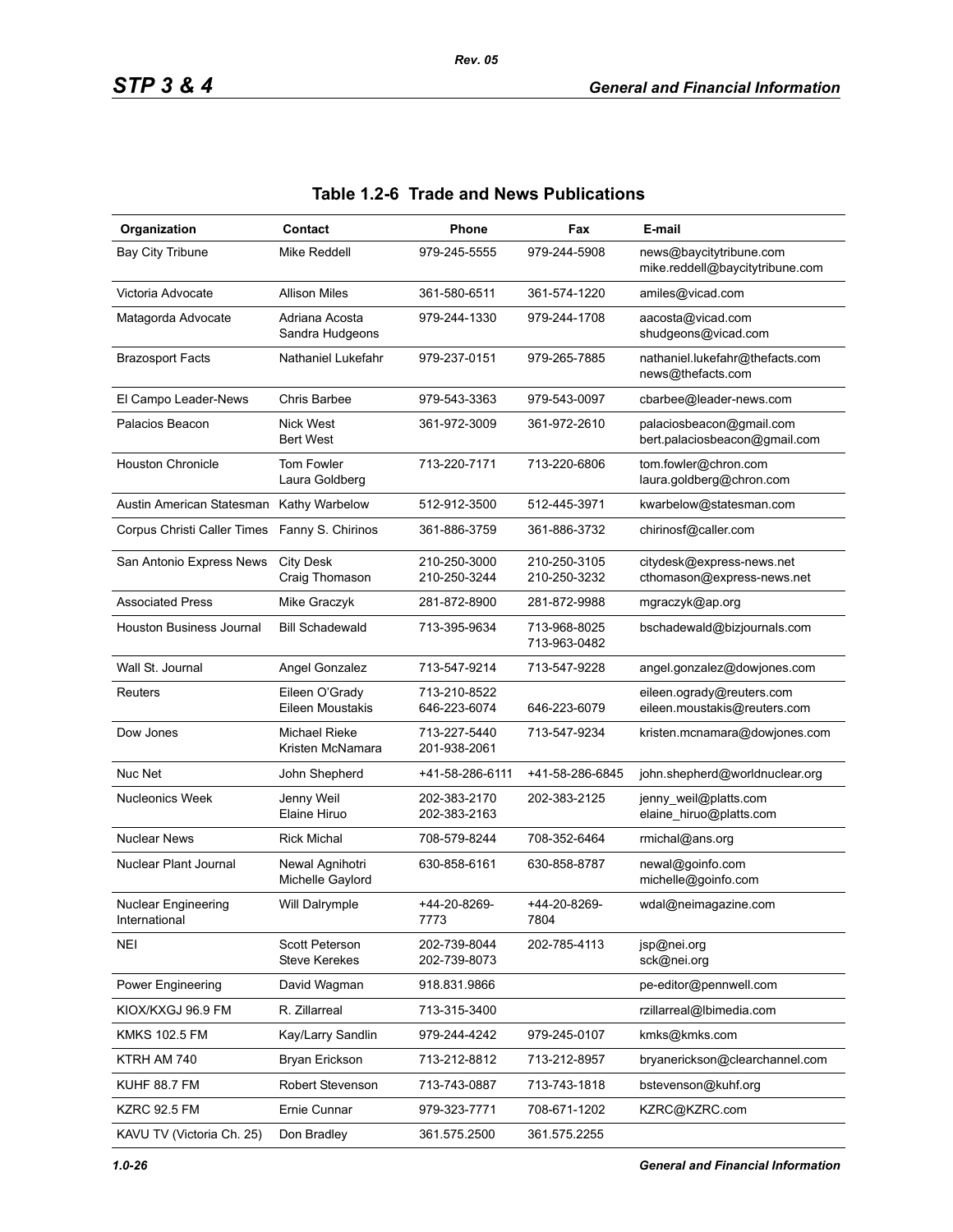| Organization                          | <b>Contact</b>     | <b>Phone</b> | Fax          | E-mail                  |
|---------------------------------------|--------------------|--------------|--------------|-------------------------|
| KHOU TV (CBS 11)                      | <b>Bill Bishop</b> | 713-521-4388 | 713-521-4381 | news@khou.com           |
| KNWS TV 51                            |                    | 713-974-5151 | 713-974-5188 |                         |
| KPRC TV (NBC 2)                       | Ken Cockroft       | 713-778-4972 | 713-781-4930 | kcockroft@kprc.com      |
| KRIV TV (FOX 26)                      | Ruben Dominguez    | 713-479-2801 | 713-479-2859 | newsdesk@fox26.com      |
| KTRK TV (ABC 13)                      | Dave Strickland    | 713-663-4501 | 713-663-4648 | dave.strickland@abc.com |
| Northland Cable TV for<br><b>PSAs</b> | Kelly Hermenitt    | 979-543-6858 | 979-543-9501 |                         |

# **Table 1.2-6 Trade and News Publications (Continued)**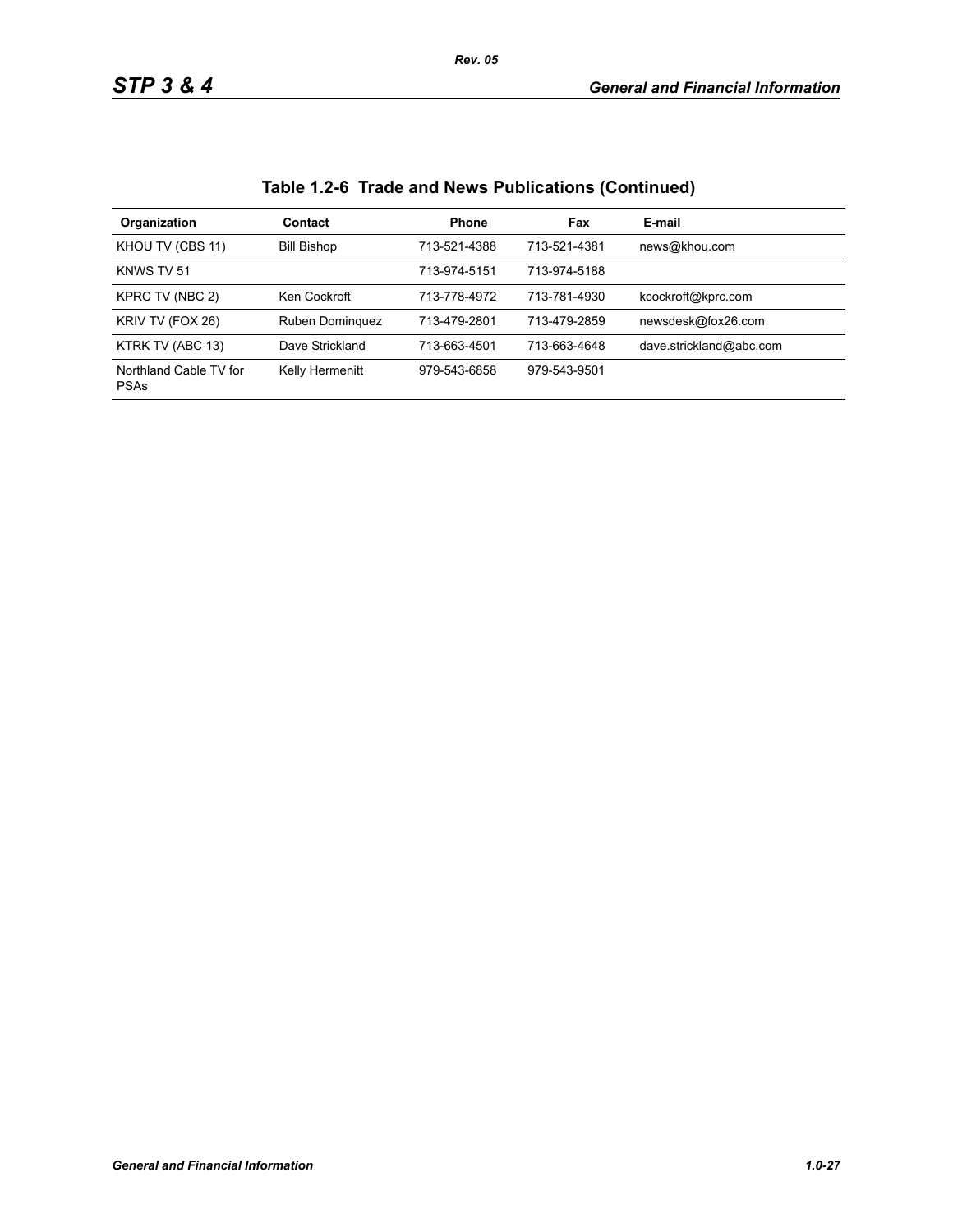*Rev. 05*

# **Table 1.3-1 Projected Total Project Costs for STP Units 3 and 4 (Proprietary)**

**[s5]**

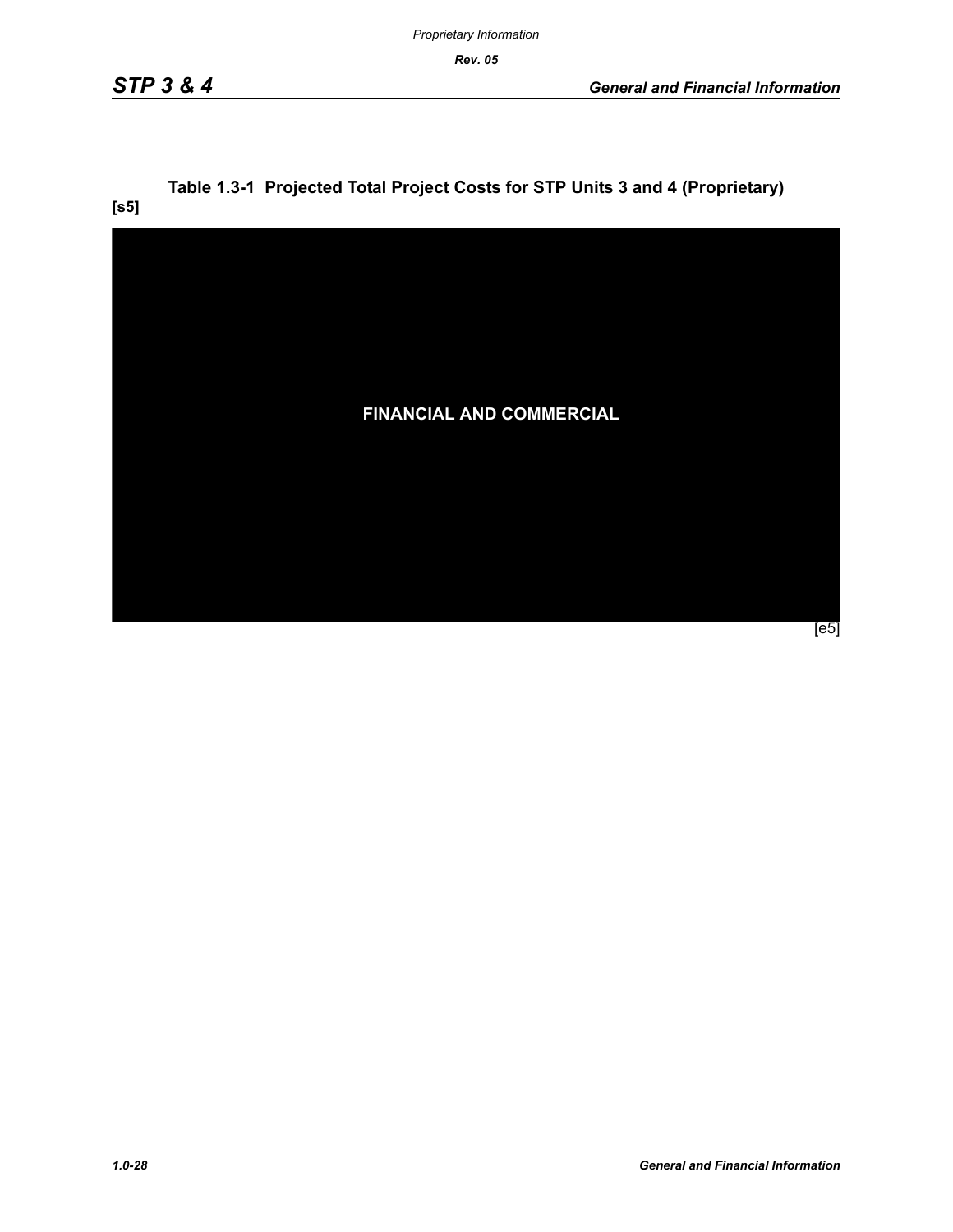*Proprietary Information*

*Rev. 05*

# **Table 1.3-2 Sources and Uses for STP Units 3 & 4 (Proprietary)**

[s5]

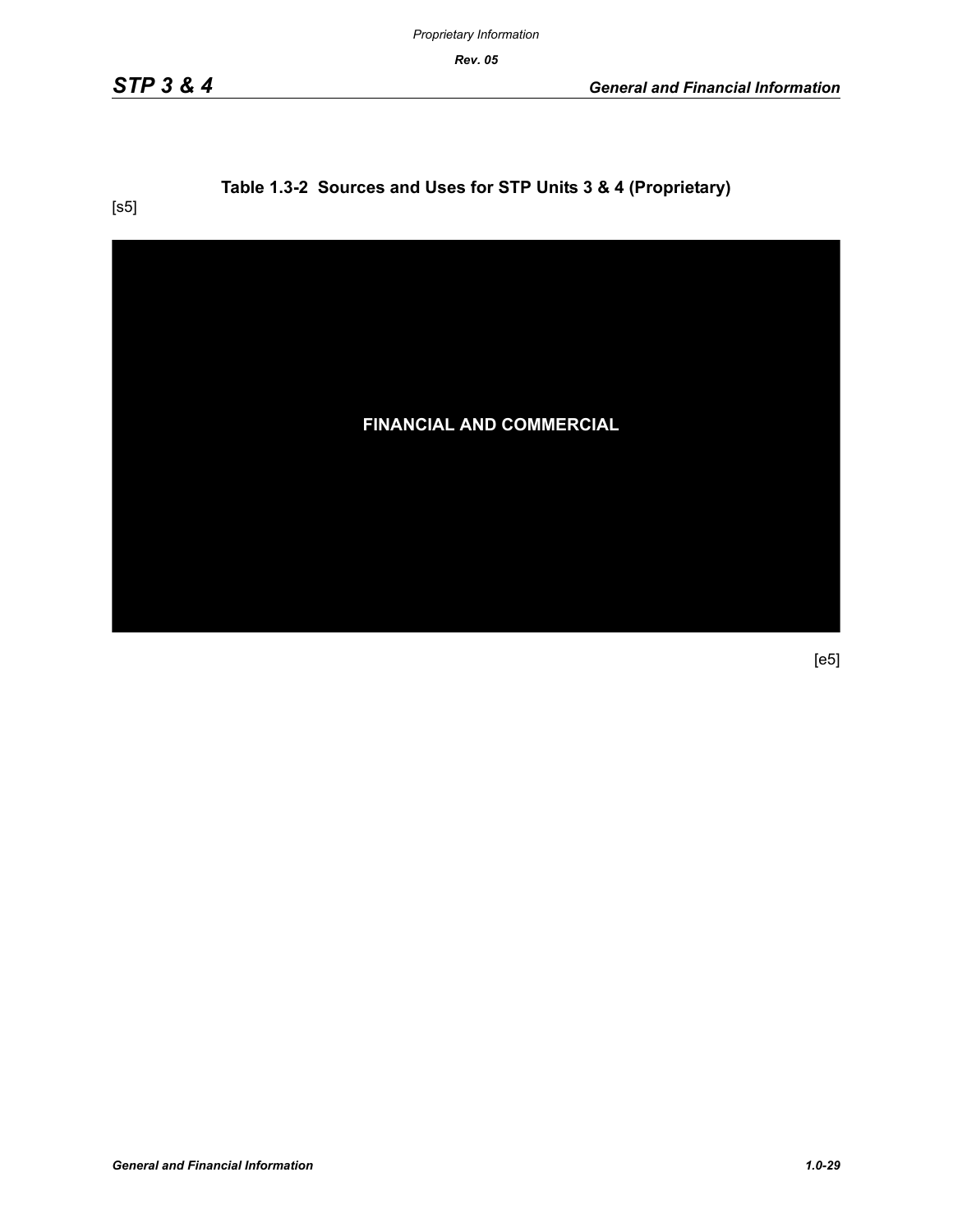*Rev. 05* 

[s5]

# **Table 1.3-3 STP Units 3 & 4 O&M Costs for the First Five Years (Proprietary)**

| <b>FINANCIAL AND COMMERICAL</b> |
|---------------------------------|
|                                 |
|                                 |
|                                 |
|                                 |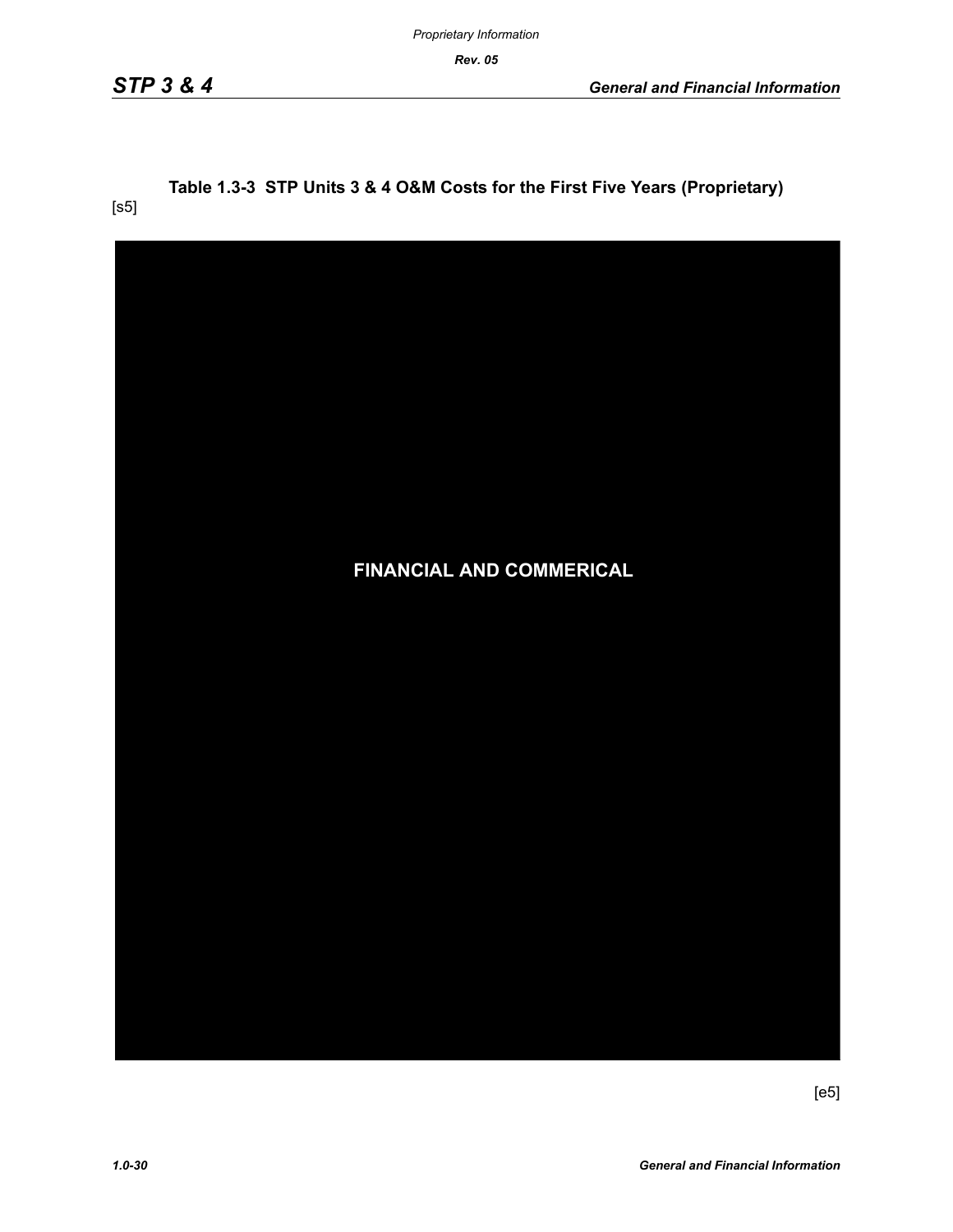*Proprietary Information*

*Rev. 05*

# **Table 1.3-4 Summary of PPA Agreements for STP Units 3 & 4 (Proprietary)**

[s5]

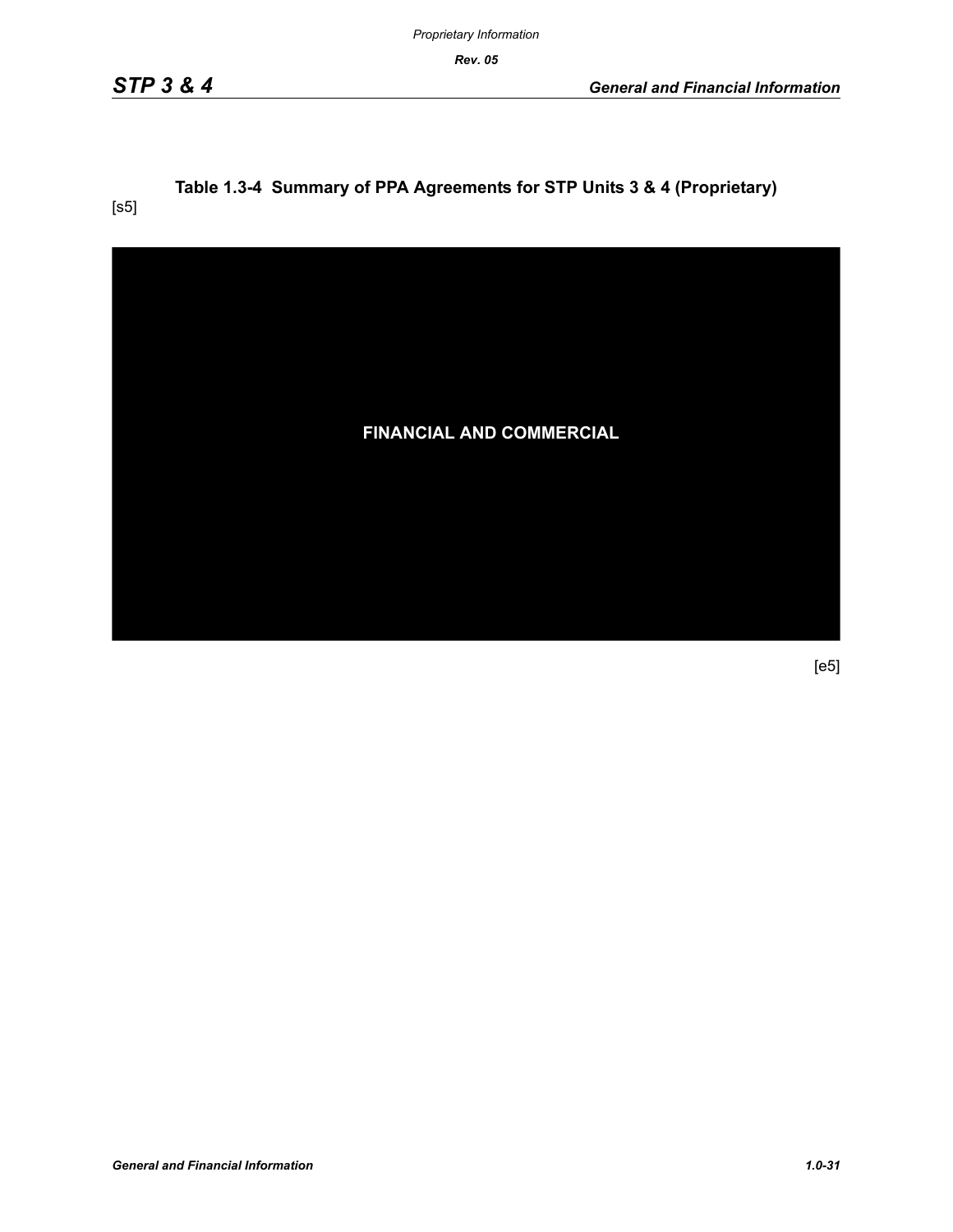#### **Table 1.4-1 Report and Certification Regarding Decommissioning Funding Assurance**

The following reports the calculation of the formula amount as of December 31, 2009 for each of the two nuclear powered generating plants designated as STP 3 & 4, calculated in accordance with the provisions of 10 CFR 50.75(c) and the guidance provided in NUREG-1307, Rev. 13.

| <b>ESCALATION FACTOR</b>      | Labor                       | Energy               |                                                   | Waste<br>(Waste Vendor) |
|-------------------------------|-----------------------------|----------------------|---------------------------------------------------|-------------------------|
| $(0.65L + 0.13E + 0.22B)$     | South Regional Data         | Power                | Fuel                                              | Barnwell (100%)         |
|                               | $L = 4Q$ 2009 / 2005        | $P = 4Q$ 2009 / 1986 | $F = 4Q$ 2009 / 1986                              | $B = 11.198$            |
|                               |                             |                      |                                                   |                         |
|                               | $(110.7 \times 1.98 / 100)$ | 187.1 / 114.2        | 197.7 / 82                                        |                         |
|                               | 110.7                       | 1.638                | 2.41098                                           |                         |
|                               |                             |                      | $E = (0.54P + 0.46F)$                             |                         |
|                               |                             |                      | $E = (0.54 \times 1.638) + (0.46 \times 2.41098)$ |                         |
|                               | 2.192                       |                      | 1.9938                                            | 11.198                  |
| $0.65L + 0.13E + 0.22B$ =     | $0.65 \times 2.192$         | $\ddot{}$            | $0.13 \times 1.9938$<br>$\ddot{}$                 | $0.22 \times 11.198$    |
| $(L + E + B) =$               | 1.4248                      | $\ddot{}$            | 0.259194<br>$\ddot{}$                             | 2.46356                 |
| <b>Escalation Factor =</b>    |                             |                      | 4.1474578                                         |                         |
| <b>Total Escalated Cost =</b> | \$135,000,000               | x 4.1474578          | \$559,906,800<br>Ξ                                |                         |

#### **NRC MINIMUM CALCULATION (4Q 2009) REACTOR TYPE / BASE COST BWR \$135,000,000**

The plant owners will annually adjust the minimum formula amount calculation in accordance with 10 CFR 50.75(b)(2).

The plant owners hereby certify that, no later than 30 days after the Commission publishes a notice in the *Federal Register* under 10 CFR 52.103(a), they will provide decommissioning funding assurance using the methods in accordance with 10 CFR 50.75(e)(1), as described in COLA Part 1, Section 1.4, or as otherwise permitted by 10 CFR 50.75(e)(1) after having provided prior written notice to the NRC Staff of any proposed change(s) in the method of providing decommissioning funding assurance.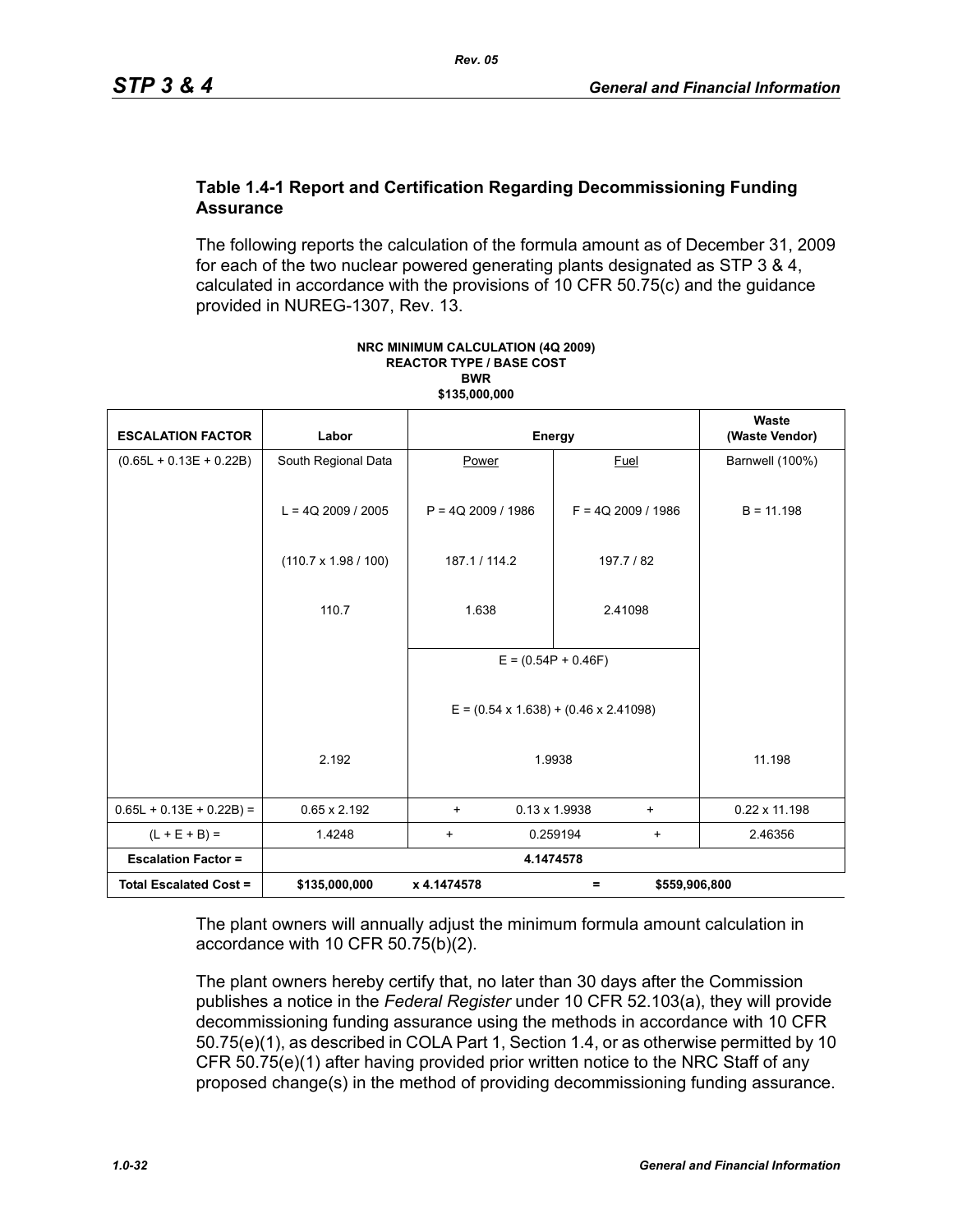#### **Table 1.4-1 Report and Certification Regarding Decommissioning Funding Assurance (cont'd)**

They further certify that they will provide such funding assurance in amounts not less the formula amount calculation. Each owner of a share in each unit will provide its *pro rata* share of the decommissioning funding assurance based upon the ratio of its percentage ownership share to the total formula amount for such unit. Taking into account credit for projected earnings on trust fund balances and annual contributions using a two percent real rate of return, as permitted by 10 CFR  $50.75(e)(1)$ , the annual funding for each plant would be expected to be in the range of \$12,000,000 per unit in current year dollars. However, the plant owners expect that actual annual contributions by CPS Energy will be established in connection with its setting of its own rates, and the actual annual contributions by NINA 3 and NINA 4 will be established in connection with proceedings to be conducted by the Public Utility Commission of Texas.

In addition, both two years and one year before the scheduled date of initial loading of fuel, and consistent the schedule required by 10 CFR 50.75(e)(3), the plant owners will submit a report updating this certification and the information provided in this report, as well as a copies of the form(s) of financial instrument(s) to be used in providing assurance of funding for decommissioning (e.g., a decommissioning trust agreement for an external sinking fund).